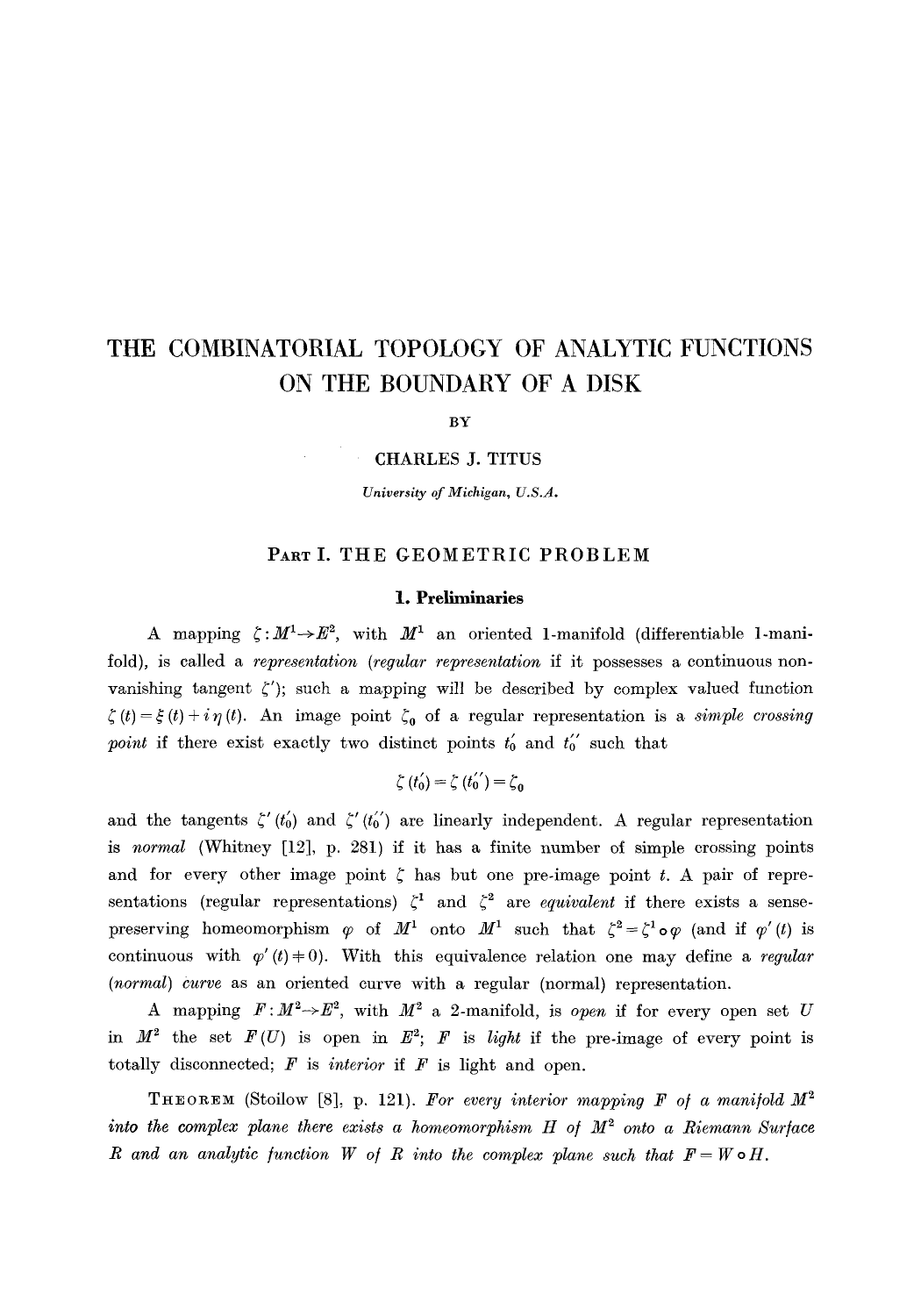In this paper the manifold  $M^2$  will always appear as the oriented interior of a Jordan curve and will be denoted by  $D$ . In this context, with the use of the Riemann Mapping Theorem, one has

THEOREM 1. *Let F be a sense-preserving interior mapping o/ D into the complex plane such that F (D) is bounded then there exists a sense-preserving homeomorphism H of D onto D and an analytic function on D such that*  $F = W \circ H$ .

THEOREM. (Caratheodory [2], p. 86). *A conformal mapping*  $W(D) = D^*$  (*D and D\* each the interior o/ a Jordan curve) has a continuous univalent extension to the closure o/ D.* 

A mapping F will be called *properly interior* if F is continuous on  $\overline{D}$  (= closure of  $D$ ),  $F$  is interior and sense-preserving on  $D$ ; a mapping  $W$  will be called *properly analytic* if W is continuous on  $\overline{D}$  and is analytic on D.

The Caratheodory Theorem and Theorem 1 combine to give:

**THEOREM** 2. Let  $F: D \rightarrow E^2$  be properly interior and  $F$  bdy D locally topological *then there exists a sense-preserving homeomorphism H of*  $\overline{D}$  *onto*  $\overline{D}$  *and there exists a properly analytic mapping W such that*  $F = W \circ H$ .

A mapping  $\zeta : b \, dy \to E^2$  will be called an *interior boundary (analytic boundary)* if there exists a properly interior mapping  $F$  [properly analytic mapping  $W$ ] such that F[bdy  $D=\zeta$  [W[bdy  $D=\zeta$ ]. A consequence of Theorem 2 is that every locally topological interior boundary is equivalent to a locally topological analytic boundary.

#### **2. Statement of the Main Problem**

The problem probably first arose in the study by Picard of the Schwarz-Christoffel mapping function for non-simple polygons and, in this context, was formulated essentially as follows:

Let  $Z_0, Z_1, ..., Z_{n-1}$  be a sequence of complex numbers in general position. By connecting these points by directed line segments consecutively from  $Z_k$  to  $Z_{k+1}$ , mod n, a closed oriented polygon is formed. Let  $\alpha_k \pi$  be the signed angle from  $Z_k-Z_{k-1}$  to  $Z_{k+1}-Z_k$  with  $-1<\alpha_k<1$ . For any set of n real numbers  $a_0< a_1...$  $\langle a_{n-1} \rangle$  and any non-zero complex number A the function

$$
\Phi = A (z - a_0)^{-\alpha_0} (z - a_1)^{-\alpha_1} \dots (z - a_{n-1})^{-\alpha_{n-1}},
$$

with  $-\frac{1}{2}\pi < \arg (z - a_k) < \frac{1}{2}\pi$ , is an analytic function in the upper half plane. Assume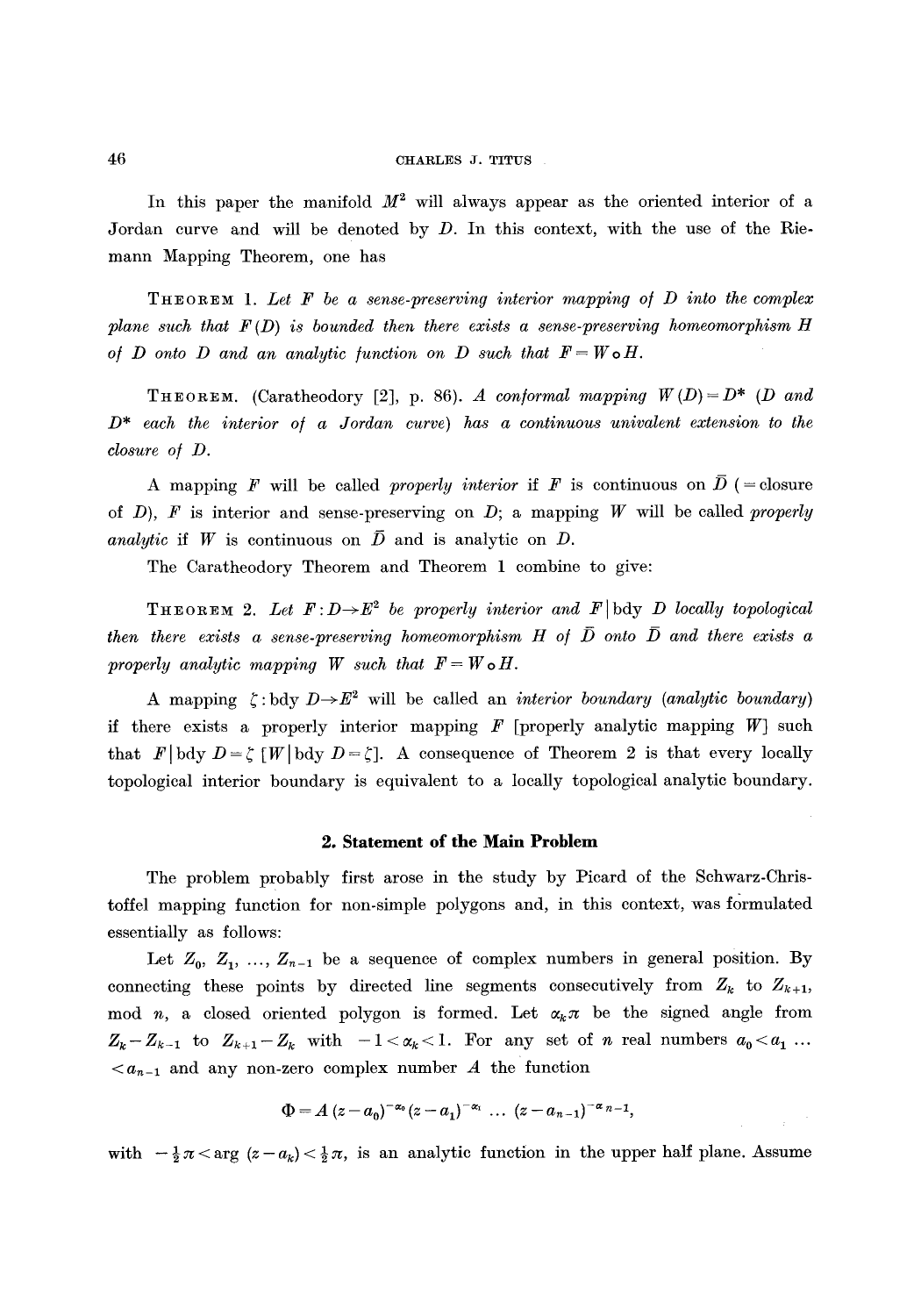$(\alpha_0+\alpha_1+\ldots+\alpha_{n-1})\pi=2\pi$  and then, with B an arbitrary complex number, the function

$$
W=\int_{z_0}^z\Phi\,dz+B,\quad \text{ Im }z_0\geq 0,
$$

besides being analytic in the upper half plane, maps the real axis onto a possibly different polygon with, say,  $W(a_k) = Z'_k$ , but with  $Z'_k = Z'_{k-1}$  having the same direction as the given  $Z_k-Z_{k-1}$ .

PROBLEM A (Picard [7], p. 313). Find necessary and sufficient conditions on an oriented polygon so that there exists a mapping function *W* such that  $W(a_k)$  $Z_k$ ; thus that the real axis is mapped onto the given polygon. (Picard and others near the time were also concerned with the problem of finding an effective method for computing the  $a_k$ .

Some time ago, circa 1948, a clearly related problem was suggested by C. Loewner which will be stated in the following form.

**PROBLEM B.** Given a normal representation  $\zeta$  of a closed oriented curve find necessary and sufficient conditions that  $\zeta$  be an interior boundary.

Problem A is a corollary, by a simple limiting process, of a special case (with the tangent winding number of  $\zeta$  equal to one) of Problem B. In this paper a complete answer, from the point of view of combinatorial topology, is given to Problem B.

## **3. Basic Concepts and Techniques**

In what follows  $\zeta$  will always be a representation of a closed curve and the simple crossing points will be called *vertices*. Let  $\tau(\zeta)$  be the tangent winding number of  $\zeta$  and let  $\omega(\zeta, \pi)$  be the winding number (index) of  $\zeta$  about a point  $\pi$  which is not on the point set  $[\zeta]$ .

**LEMMA 1.** If  $\zeta$  is an interior boundary then  $\omega(\zeta, \pi) \ge 0$  for all  $\pi \notin [\zeta]$ ; if  $\zeta$  is *also regular then*  $\tau(\zeta) \geq 1$ .

*Proof.* By Theorem 2 and the fact that both properties of are invariant under the equivalence of locally simple representations of the proof reduces to the case in which  $\zeta$  is an analytic boundary. The proof then follows easily by standard Cauchy Integral type theorems.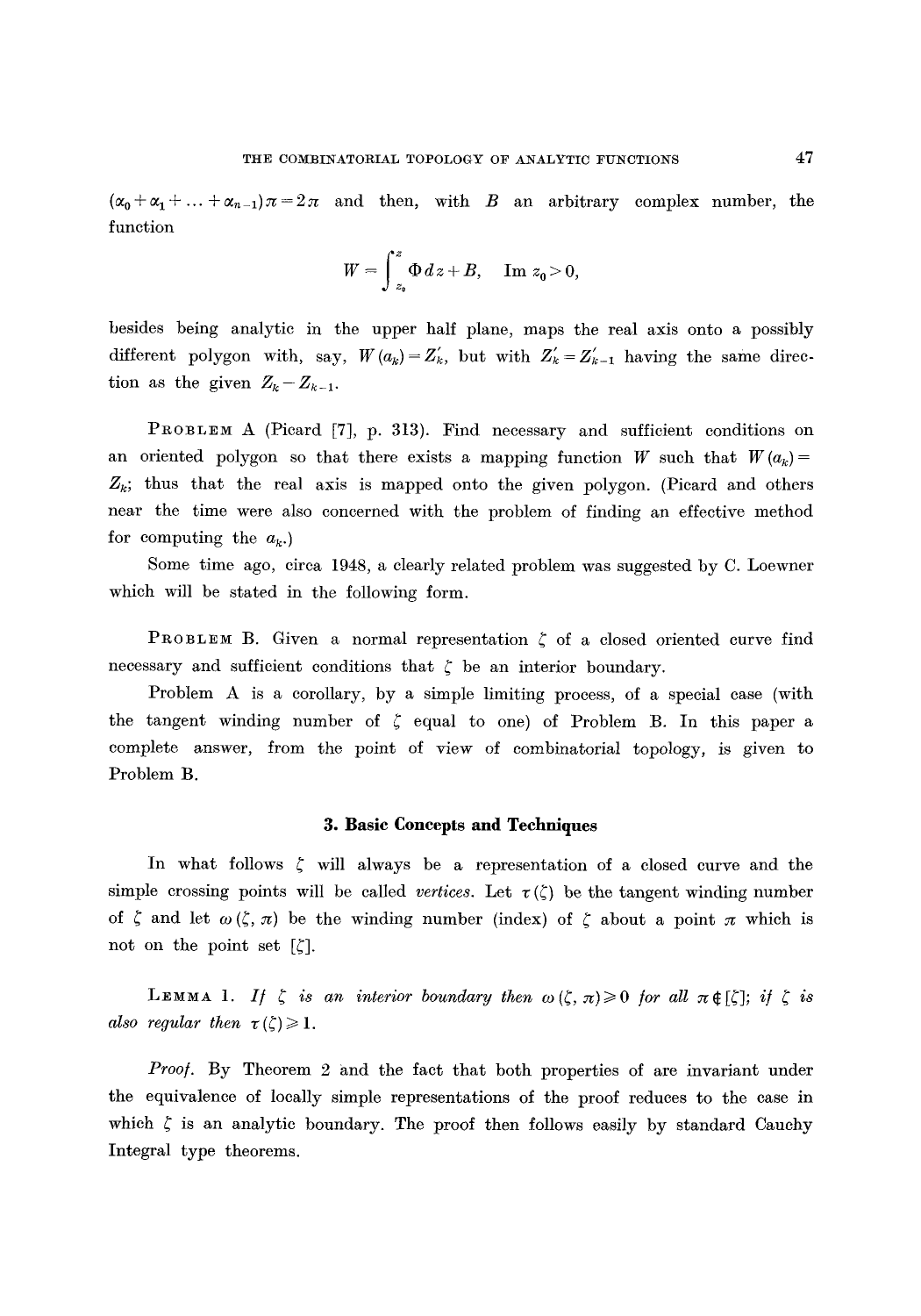The property of  $\zeta$  that  $\omega(\zeta, \pi) \geq 0$  for all  $\pi \notin [\zeta]$  is called *non-negative circulation* (Loewner [5], p. 316). A corollary of the principal theorem of this paper will be, by the way, that there exist curves with any pre-assigned tangent winding number, which are of non-negative circulation and which are nevertheless not interior boundaries.

The *outer boundary* of  $\zeta$  will be the subset of  $\zeta$  which is contained in the closure of the unbounded component of the complement of  $[\zeta]$ ; an outer point  $\pi$  is a point on the outer boundary such that  $\zeta^{-1} (\pi)$  is a single point. Also, for normal  $\zeta$  and such a point  $\pi$  one can define  $\omega^+(\zeta, \pi)$  and  $\omega^-(\zeta, \pi)$  as the larger and smaller winding numbers of point  $\pi'$  near  $\pi$  but not on  $[\zeta]$ ; an outer point  $\pi$  is *positive* if  $\omega^+(\zeta, \pi) = +1$ ; the outer boundary is called *positive* if every outer point is positive. The following Lemma follows easily from these notions and Lemma 1; the proof is omitted.

**LEMMA** 2. If  $\zeta$  is normal and is an interior boundary then, for any outer point  $\pi, \, \omega^+(\zeta, \, \pi) = +1.$ 

Let  $\zeta$  be normal and let  $\pi = \zeta(0)$  be an outer point with  $\zeta$  given by the complex valued function  $\zeta(t)$  and t the usual angle parameter,  $0 \le t < 2\pi$ . Index the n vertices (it is clear there can only be a finite number) in the natural way by traversing the curve with increasing t and using consecutively the integers  $0, 1, ..., n-1$ ; thus  $\zeta_0, \zeta_1, \ldots, \zeta_{n-1}$  (see Fig. 1). Let the 2n preimages of the vertices be denoted by  $s_k$  and index so that  $0 < s_0 < s_1 < \ldots < s_{2n-1} < 2\pi$ . Denote  $s_j$  also by  $s_k^*$  if  $\zeta(s_j) = \zeta(s_k^*)$ ,  $j=k$ ; thus  $\zeta(s_k^*)=\zeta(s_k)$  for all k. Define the function v, with  $\zeta(t)=\xi(t)+i\eta(t)$ , by

$$
\nu(s_k) = \nu_k = \operatorname{sgn}\left|\frac{\xi'(s_k^*)}{\xi'(s_k)} - \eta'(s_k^*)\right|.
$$

Let  $t'_{k}$  be yet another name for the smallest pre-image of  $\zeta_{k}$  and let  $t''_{k}$  be the other pre-image of  $\zeta_k$ ; thus given any k there is always a j such that

$$
0 < t'_k = s_j < s_j^* = t_k^{\'\prime} < 2\pi.
$$

Define the function

$$
\lambda_k = \lambda(t_k') = \operatorname{sgn}\left|\frac{\xi'(t_k')}{\xi'(t_k')}\right| \cdot \frac{\eta'(t_k')}{\eta'(t_k')} \right|.
$$

Given a normal  $\zeta$  with  $\pi = \zeta(0)$  a positive outer point the *intersection sequence* of  $\zeta$  with respect to  $\pi$  is defined by the sequence  $\{s_k\}$ , the values of  $s_k^*$  and the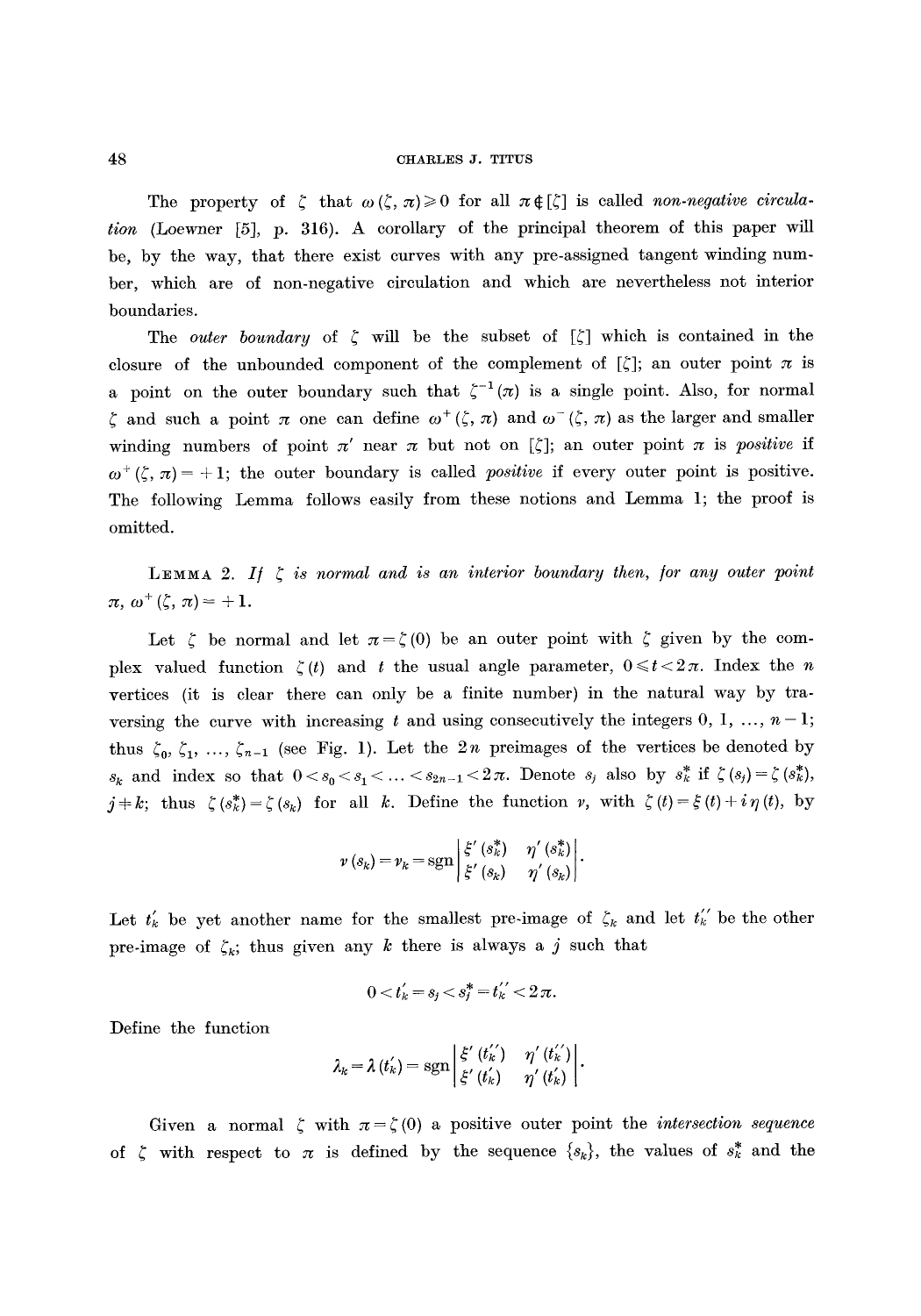

values of  $v_k$  for each k. A pair of normal representations  $\zeta$  and  $\zeta$  have *isomorphic intersection sequences* if they have the same number of vertices,  $s_j^* = s_k$  if  $\tilde{s}_j^* = \tilde{s}_k$ , and  $v_k = \tilde{v}_k.$ 

**THEOREM 3.** Let  $\zeta$  and  $\zeta$  be normal with  $\zeta(0)$  and  $\tilde{\zeta}(0)$  positive outer points. *If*  $\zeta$  and  $\tilde{\zeta}$  have isomorphic intersection sequences then there exists a sense preserving *homeomorphism H of the plane onto itself such that the representation H*  $\circ$   $\zeta$  *is equivalent* to the representation  $\tilde{\zeta}$ ; thus the property that a normal representation be an interior *boundary depends only on its intersection sequence.* 

*Proof.* A proof can be constructed in a straightforward manner from work of Adkisson and MacLane [1]. However, partly for completeness and partly because of naturalness in this context, a different proof will be sketched.

The proof is by induction on the  $\{s_m\}$  for each given  $\zeta$ . If  $\zeta$  has no vertices (but has a positive outer point) the Theorem is true.

If  $\{s_m\}$  is not empty the following proposition will be proved (let  $\zeta$  have n vertices): For each  $m, 0 \le m \le 2n-1$ , the partial intersection sequence  $s_0, s_1, \ldots, s_m$ *determines a normal representation*  $\zeta^m(t)$ ,  $0 \le t \le s_m$ , with  $\zeta(0)$  on the boundary of the *unbounded component of the complement of*  $[\zeta^m]$ , *up to a sense-preserving homeomorphism o/ the plane and an equivalence o/ the representation.* The Proposition is clearly true for  $m = 0$ . If the Proposition is true for an  $m > 0$  then, because of the condition on  $\zeta(0)$ , it is true for  $m+1$ .

Now, to prove the Theorem, one has only to show that the representation is sufficiently well determined on the interval from  $s_{2n-1}$  to  $2\pi(\zeta(2\pi)-\zeta(0))$ . But this follows easily from the condition that  $\zeta(0)$  is a positive outer point of  $\zeta$ .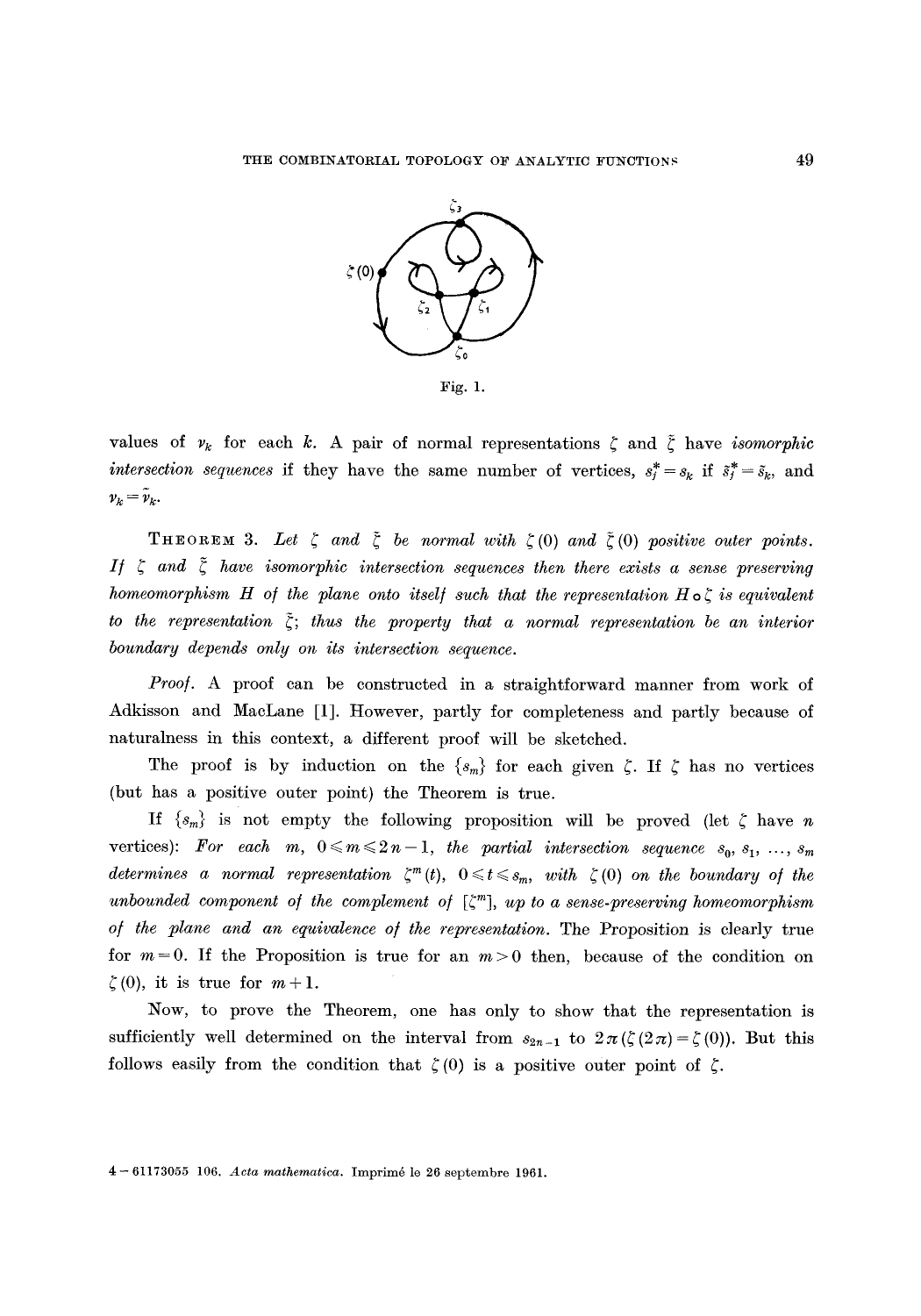#### **4. Some Simple Necessary Conditions on the Intersection Sequence**

The results in this section are logically independent of the rest of the paper and are presented here so that the reader can get some intermediate feeling for the kinds of conditions satisfied by an intersection sequences that belong to interior boundaries.

LEMMA (Whitney). Let  $\zeta$  be a normal representation with  $\pi = \zeta(0)$  on the outer *boundary and with*  $\omega^+(\zeta, \pi) = +1$  then

$$
\tau(\zeta)=\sum_{k=0}^n\lambda_k+1.
$$

*Proof.* See Whitney [12], Theorem 2, p. 281 or [10], Lemma 3, p. 1086. Let  $C_k = \{ \sigma \mid s_{\sigma} \leqslant s_k < s_k^* \leqslant s_{\sigma}^* \}$  and  $L_k = \{ \sigma \mid s_{\sigma} < s_k < s_{\sigma}^* < s_k^* \}.$ 

LEMMA ([10], Theorem 4, p. 1090). Let  $\zeta$  be a normal representation with  $\pi = \zeta(0)$ *on the outer boundary and with*  $\omega^+(\zeta, \pi) = +1$  *then*  $\zeta$  *is of non-negative circulation if and only i/* 

$$
\sum_{C_k} \lambda_{\sigma} + \sum_{L_k} \lambda_{\sigma} \geq 0 \quad \text{for all} \quad k.
$$

These Lemmas together with Lemma 1 and 2 combine easily to give

THEOREM. If  $\tilde{\zeta}$  is normal and an interior boundary then there exists an equiva*lent representation*  $\zeta$  *so that*  $\pi = \zeta(0)$  *is an outer point,*  $\omega^+(\zeta, \pi) = +1$ ,

$$
\sum_{k=0}^n \lambda_k \geq 0 \quad and \quad \sum_{C_k} \lambda_{\sigma} + \sum_{L_k} \lambda_{\sigma} \geq 0 \quad \text{for all} \quad k.
$$

#### **5. Sketch of the Proof of the Main Theorem**

By Lemma 1 every normal interior boundary has  $v_0 = +1$ . Now choose the index k to be the smallest integer such that  $v_k=-1$ ; such a k exists since  $v_k =$  $-v_k^*$ ,  $\sum_{k=0}^{2n-1} v_k = 0$ . One has then the following list of all possible cases for a normal with  $v_0 = + 1$ :

Case I 
$$
s_k^* < s_k
$$
, Case II  $s_k < s_k^*$ ;

in the later case one has for each j,  $s_j < s_k$ , the subcases: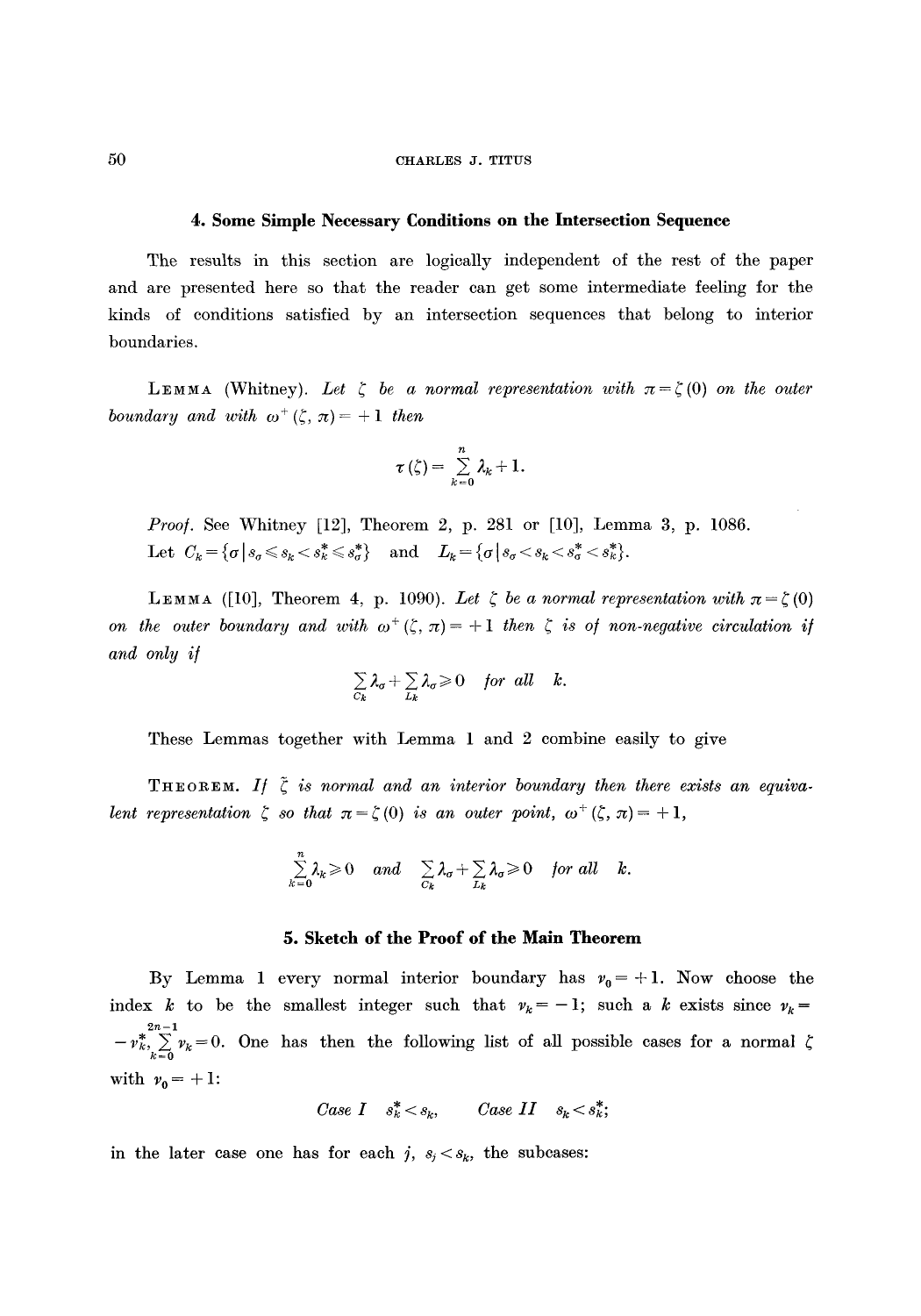Case II' (j) 
$$
s_k < s_k^*
$$
 and  $s_j < s_k < s_k^* < s_j^*$ ,\n\nCase II' (j)  $s_k < s_k^*$  and  $s_j < s_k < s_j^* < s_k^*$ .

For each  $k$  and  $j$  chosen as above (*j* is chosen only in Cases II) a "cut" will be defined. Each such "cut" will lead to a pair of normal representations  $\zeta^1$  and  $\zeta^2$ defined using the original normal  $\zeta$  and the nature of the Case. It will then be shown that if a normal  $\zeta$  is an interior boundary there exists a "cut" so that both  $\zeta^1$  and  $\zeta^2$  are interior boundaries; conversely if there exists a "cut" so that  $\zeta^1$  and  $\zeta^2$  are interior boundaries then  $\zeta$  is an interior boundary. Also it will be shown that the  $\zeta^1$  and  $\zeta^2$  have less vertices than the original  $\zeta$ . These results will form the basis of a complete algorithm for deciding whether or not a normal  $\zeta$  is an interior boundary.

#### **6. Definition of the Cuts**

For a normal  $\zeta$  defined on a circle of circumference *c*, define the cuts  $\zeta^*$  and  $\zeta^{**}$ , defined on oriented circles of circumference  $c^*$  and  $c^{**}$  respectively, as follows:

*Cut o/ Type I* 

$$
\zeta^*(t) = \zeta(t + s_k^*), \qquad 0 \leq t \leq s_k - s_k^* = c^*;
$$
  

$$
\zeta^{**}(t) = \begin{cases} \zeta(t), & 0 \leq t \leq s_k^*, \\ \zeta(s_k - s_k^* + t), & s_k^* \leq t \leq c - s_k + s_k^* = c^{**}.\end{cases}
$$

*Cut o/Type I1' (j)* 

$$
\zeta^*(t) = \begin{cases} \zeta(t+s_j), & 0 \leq t \leq s_k - s_j, \\ \zeta(s_j+s_k-s_k^*+t), & s_k - s_j \leq t \leq s_k - s_j + s_j^* - s_k^* = c^*; \end{cases}
$$



Fig. 2.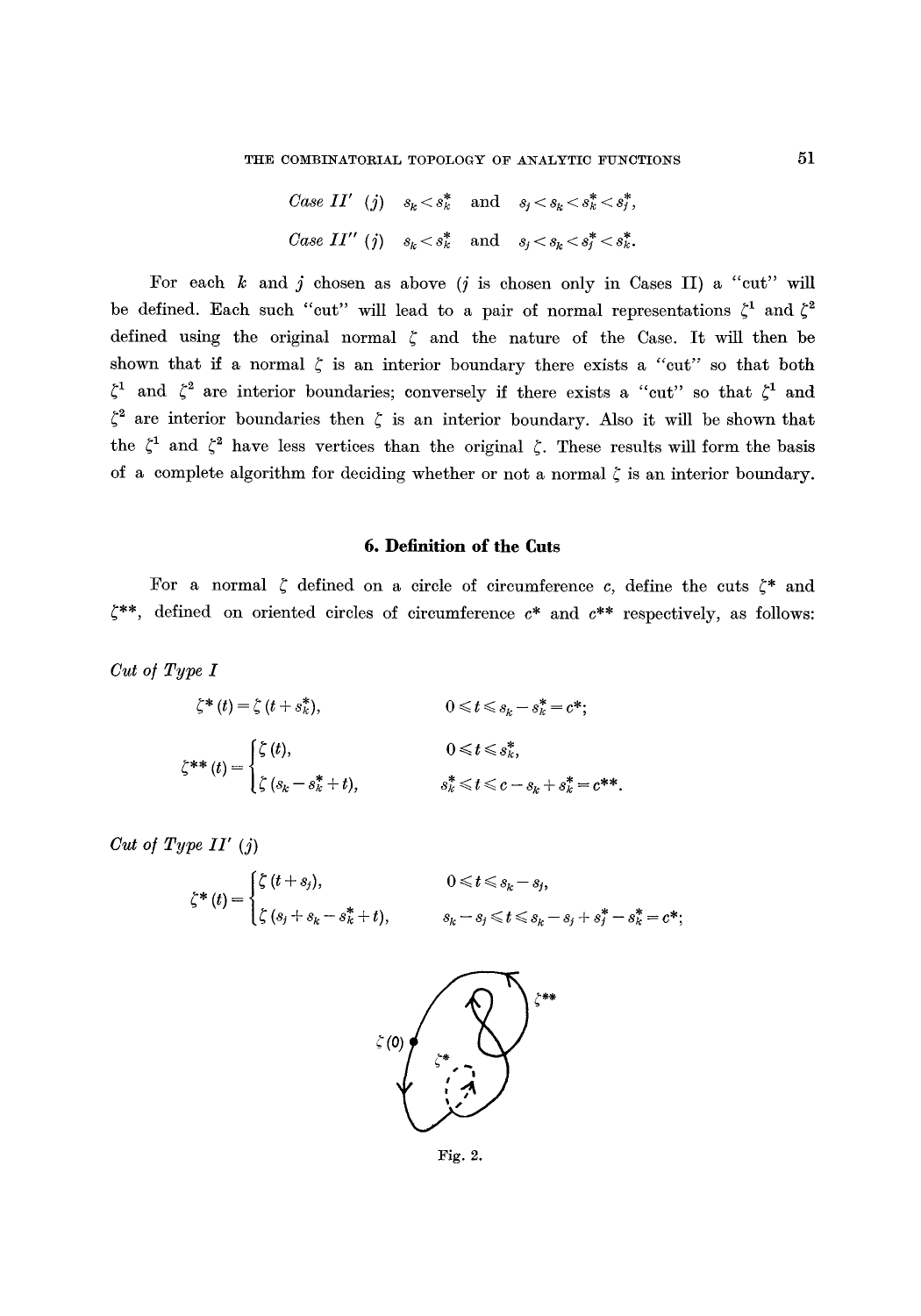



$$
\zeta^{**}(t) = \begin{cases} \zeta(t), & 0 \leq t \leq s_k^*, \\ \zeta(s_k - s_k^* - t), & s_k^* \leq t \leq s_k^* + s_k - s_j, \\ \zeta(s_j + s_j^* - s_k - s_k^* + t), & s_k^* + s_k - s_j \leq t \leq c + s_j + s_j^* - s_k - s_k^* = c^{**}. \end{cases}
$$

*Cut o/Type LI" (j)* 

$$
\zeta^*(t) = \begin{cases}\n\zeta (s_i^* + t), & 0 \le t \le s_k^* - s_j^*, \\
\zeta (s_i^* + s_k^* + s_k - t) & s_k^* - s_j^* \le t \le s_k + s_j + s_k^* - s_j^* = c^*; \\
\zeta^*(t) = \begin{cases}\n\zeta (t), & 0 \le t \le s_j^*, \\
\zeta (s_j - s_j^* + t), & s_j^* \le t \le s_j^* - s_j + s_k, \\
\zeta (s_j - s_j^* - s_k + s_k^* + t), & s_j^* - s_j + s_k \le t \le c + s_j^* - s_j + s_k - s_k^* = c^{**}.\n\end{cases}
$$

These three Cases are illustrated, in order, in Figs. 2, 3 and 4 (the curves in 3 and 4 actually traverse on interval three times and this fact is indicated in a usual manner).

# **7. Properties of the Cuts of Type I**

Some more lemmas will be needed.

LEMMA 3 ([11], Theorem 9). Let U be a domain in the plane and X a subset *that is closed in U and contains no open sets. If*  $F: U \rightarrow E^2$  *is such that*  $F \mid U - X$  *is sense-perserving and interior and if*  $F|X$  *is light then*  $F: U \rightarrow E^2$  *is interior.* 

Define  $p \subset q$  if  $t_q \leq t_p' < t_q''$  and read  $\zeta_p$  contained in  $\zeta_q : \zeta_p$  links  $\zeta_q$  on the left *if*  $t'_p < t'_q < t''_p < t''_q$  and write  $p \in L_q$ ;  $\zeta_p$  links  $\zeta_q$  on the right if  $t'_q < t'_p < t''_q < t''_p$  and write  $p \in R_q$ .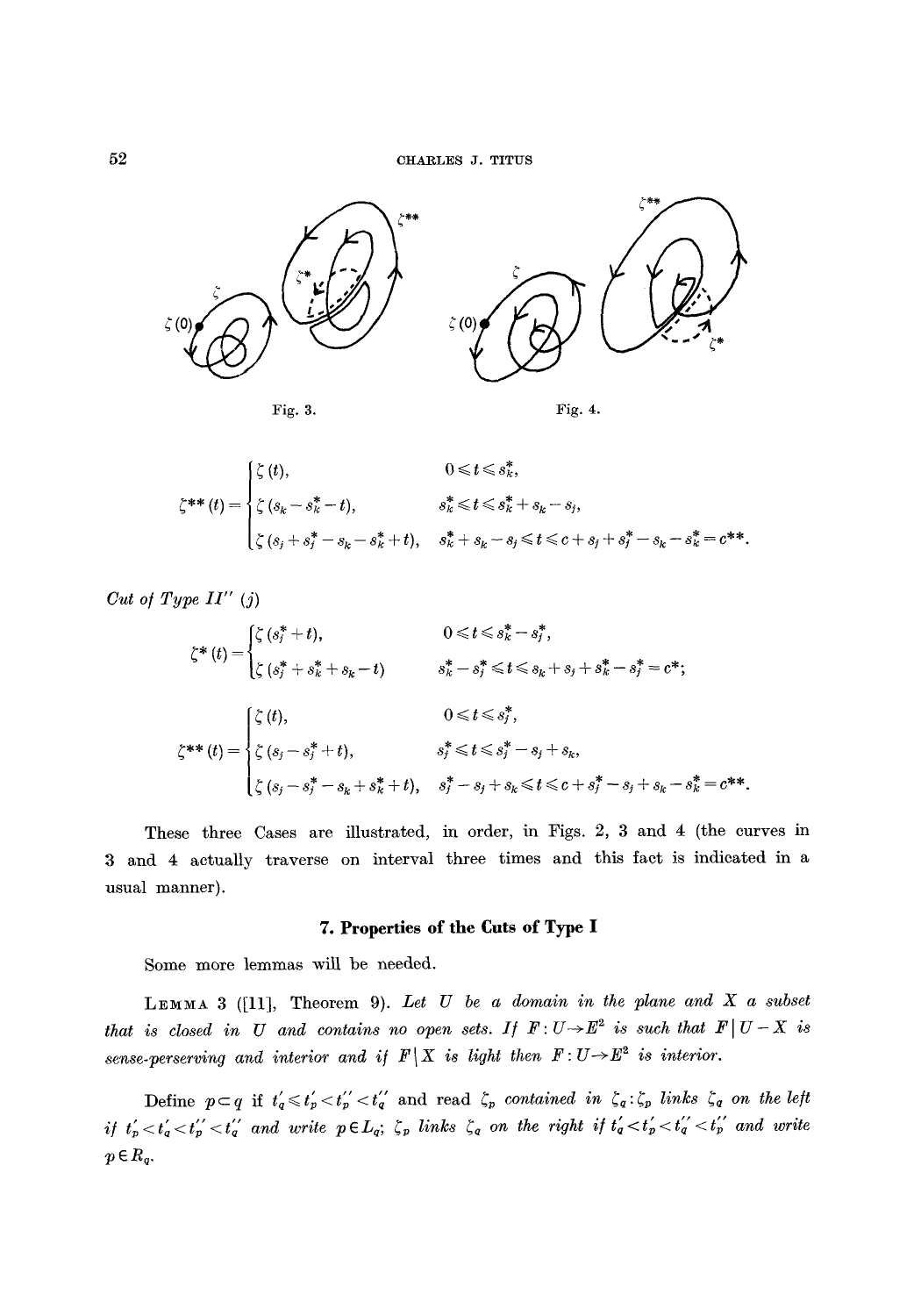LEMMA 4 (Corollary 1, [10], p. 1087). Let T be the interval  $t'_m \leq t \leq t''_m$ : choose j so that  $s_j = t'_m$ ; *choose*  $u_m$  so that  $s_{j-1} < u_m < s_j < t'_m$  and assume that  $\zeta(u_m)$  is in the un*bounded component of the complement of*  $\lbrack \zeta \rbrack T_m$  *then* 

$$
\sum_{\sigma \in L_m} \lambda_{\sigma} = \sum_{\sigma \in R_m} \lambda_{\sigma} = 0.
$$

LEMMA 5. If a normal  $\zeta$  determines a cut of Type I (k chosen as in 5) it follows *that*  $s_k^* = s_{k-1}$ ; *thus one has that*  $\zeta | T_k = \zeta^*$  represents a positively oriented Jordan curve *and also that*  $[\zeta^*]$  *intersects*  $[\zeta]$  *only in the point*  $\zeta(s_k^*) = \zeta(s_k)$ .

*Proof.* Choose  $u_k$  as in Lemma 4, with then  $s_{k-1} < u_m < s_k = t_m^{\''}$   $(t'_m = s_k^*)$ . First,  $\zeta(u_m)$  must be in the unbounded component of the complement of  $[\zeta |T_m]$  for, if not, there would exist an  $s_p$  such that  $s_p < s_k^* = t'_m < s_p^* < s_k = t'_m$  which, since  $v(s_m) =$  $-v(s_m^*)$ , contradicts the choice of k. One can now apply Lemma 4 to  $\zeta|_{T_m}$ .

If Lemma 5 is false then there must exist an  $s_p$  such that (i)  $s_p < s_k^* < s_p^* < s_k$ or (ii)  $s_k^* < s_p < s_k^*$  or (iii)  $s_k^* < s_p < s_k < s_p^*$ . Now (i) and (ii) are impossible by the choice of k and the fact that  $v(s_p)=-v(s_p^*)$ . Lemma 4 now gives

$$
\sum_{s_k^* \leq s_\sigma \leq s_k < s_\sigma^*} \nu(s_\sigma) = 0;
$$

and thus if there were any  $s_p$  of case (iii) there would have to be an  $s_q$  with  $\nu(s_q)$  =  $-1$  contradicting the choice of  $s_k$ . The proof is complete.

Let  $\zeta$  be a locally simple representation. When there exists a point  $\pi \in [\zeta]$  such that  $\zeta^{-1}(\pi)$  contains but one point one can make the following definition. An arc  $\gamma$ (homeomorph of a closed interval) is an *interior arc with endpoint at*  $\pi$  if  $\pi$  is one endpoint of  $\gamma$ ,  $\gamma - \pi$  is contained in a component of the complement of  $[\zeta]$  and points  $\pi'$  on  $\gamma-\pi$  are such that  $\omega(\zeta, \pi')=\omega^+(\zeta, \pi)$ ; see Fig. 5.

Let  $\zeta$  aug  $\gamma$ , read  $\zeta$  *augmented by*  $\gamma$ , be a representation locally topological except at  $\zeta^{-1} (\pi)$ , which traverses  $[\zeta] \cup \gamma$  in the following way: from  $\zeta (0)$  to  $\pi$  in the same direction as  $\zeta$ , from  $\pi$  to the other endpoint  $\tau$  of  $\gamma$  along  $\gamma$ , from  $\gamma$  to  $\pi$  along  $\gamma$ and finally from  $\pi$  to  $\zeta(0)$  along  $[\zeta]$  in the direction of  $\zeta$ ; see Fig. 5.

LEMMA 6. Let  $\zeta$  be a locally simple representation and  $\gamma$  an interior arc with *endpoint at*  $\pi$ *. A necessary and sufficient condition that*  $\zeta$  *aug*  $\gamma$  *be an interior boundary is that ~ be an interior boundary.* 

*Sufficiency proof.* Let  $F$  be the properly interior mapping of a disk that extends  $\zeta$  (i.e.,  $F[\text{bdy }D=\zeta]$ ). Select  $\gamma$  and note that, from the properties of  $\gamma$ ,  $F^{-1}(\gamma)=A$ is an interior arc of the circle that bounds D with one endpoint at say  $p=\zeta^{-1}(x)$ .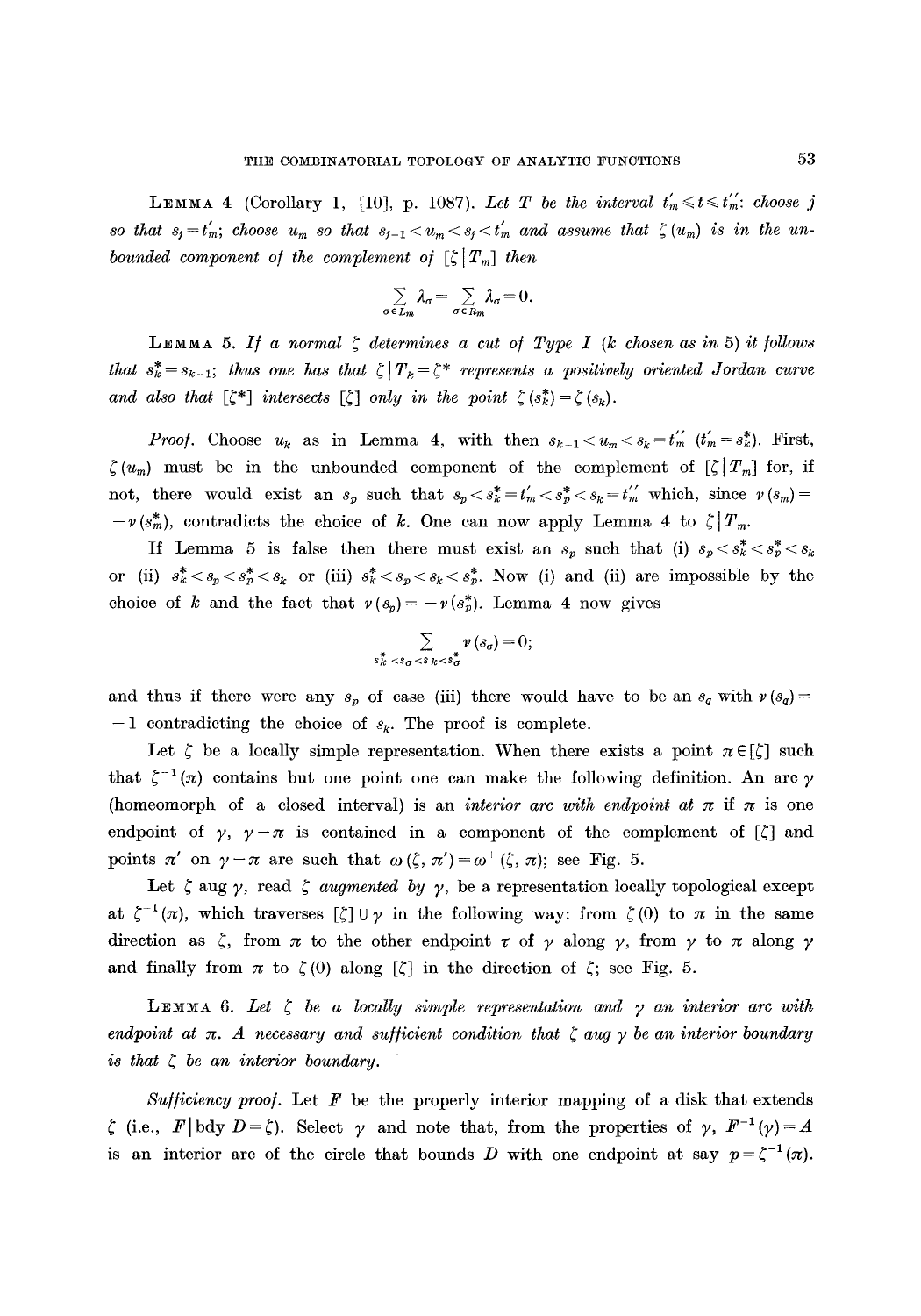

It is well known that there exists a conformal mapping  $H$  of the closure of the disk D such that  $H(D)=D-A$ ; (let  $h=H|\text{bdy }D$ ),  $h(\text{bdy }D)=(\text{bdy }D)\cup A$ ; h is locally topological except at one point. (The proof is but a slight variation on the Caratheodory Theorem in Section 1.) One now sees that the mapping  $F = F \circ H$  is properly interior and that  $F | \text{bdy} D$  is equivalent to  $\zeta$  aug  $\gamma$ .

*Necessity Proof.* The mapping H above will also be used here; let  $H^{-1}(A)=B$ and note that B is an interval and that  $H/B$  is at most 2 to 1. Let G be the properly interior mapping that extends  $\zeta$  aug  $\gamma$ . It can be arranged that  $B = G^{-1}(\gamma)$ . Now form  $G = G \circ H^{-1}$  and one sees by Lemma 3 that G is properly interior; that G | bdy D is locally topological and is equivalent to  $\zeta$ .

THEOREM 4. If  $\zeta$  is normal and has a cut of Type I and if  $\zeta^*$  and  $\zeta^{**}$  are *interior boundaries then*  $\zeta$  *is an interior boundary.* 

*Proof.* Because of Lemma 5 there exists and arc  $\gamma$  which is an interior arc with respect to  $\zeta$ ,  $\zeta^*$  and  $\zeta^{**}$  (at the same time) with endpoint at  $\pi = \zeta(s_k)$ . It follows by Lemma 6 that both  $\xi^{**}$  aug  $\gamma$  and  $\xi^*$  aug  $\gamma$  are interior boundaries.

Let  $D^*$  and  $D^{**}$  be the right and left halves of a disk D. There exist properly interior mapping  $F^*$  and  $F^{**}$  on  $D^*$  and  $D^{**}$  which extend representations equivalent to  $\zeta^*$  aug  $\gamma$  and  $\zeta^{**}$  aug  $\gamma$  respectively and with the extra properties (with  $d = \overline{D}^*$  $\bigcap \overline{D}^{**}\big)$  that  $F^*|d=F^{**}|d$  and  $F^*(d)=F^{**}(d)=\gamma$ . Let F be defined by  $F|D^*=F^*$ and  $F|D^{**}=F^{**}$ . Since F is at most 2 to 1 on d, Lemma 3 applies and F is seen to be a properly interior mapping. Also it is clear from the construction of  $F$  that it extends a representation equivalent to  $\zeta$  and the proof is complete.

THEOREM 5. If  $\zeta$  is normal and has a cut of Type I and if  $\zeta$  is an interior *boundary then*  $\xi^*$  *and*  $\xi^{**}$  *are interior boundaries.* 

*Proof.* By Lemma 5,  $\zeta^*$  represents a positively oriented Jordan curve and thus  $\zeta^*$  is an interior boundary. Let F be the properly interior mapping of the disk D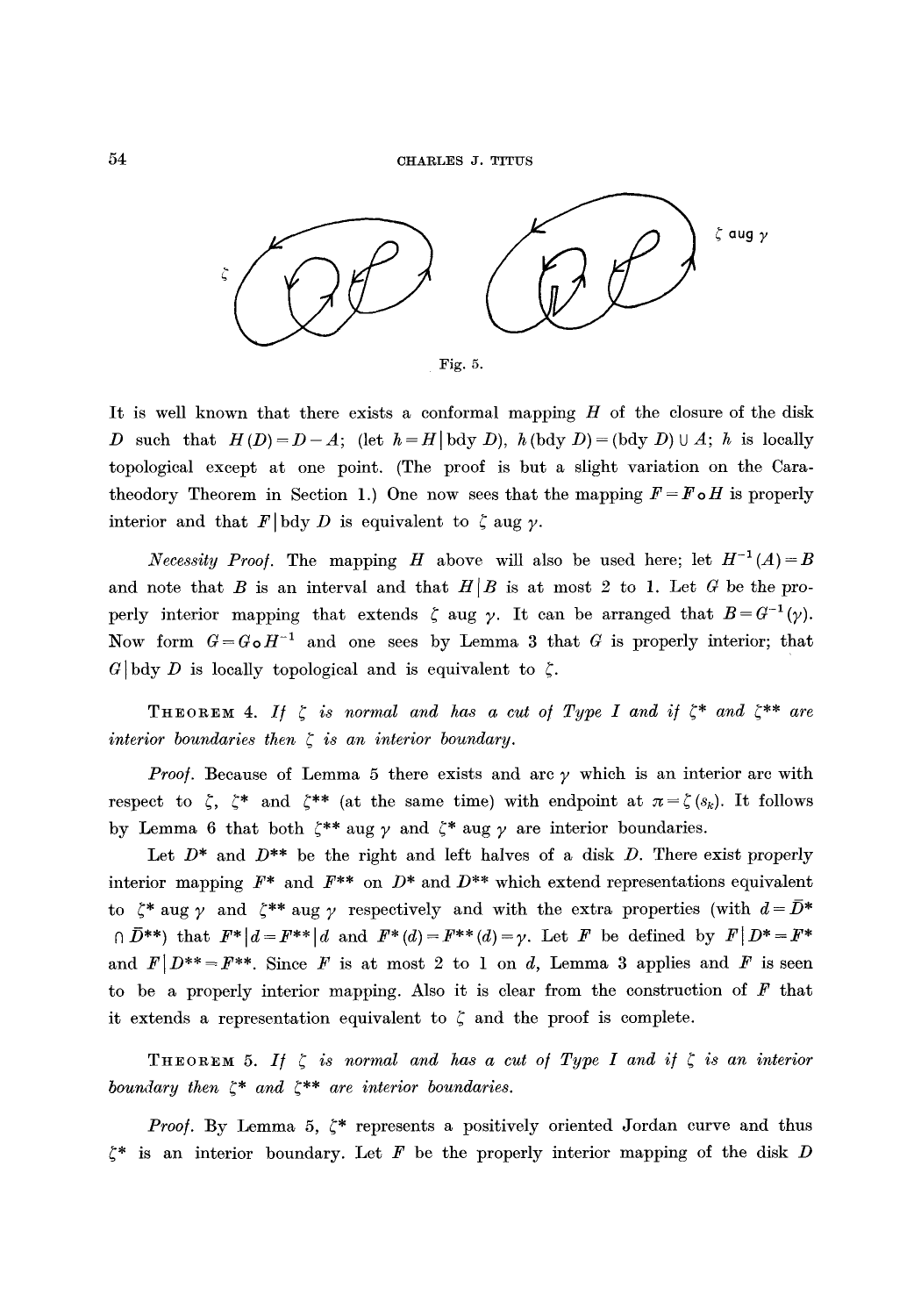that extends  $\zeta$ . By Lemma 5  $[\zeta^*]$  intersects  $[\zeta]$  only in the point  $\pi = \zeta(s_k) = \zeta(s_k^*)$ . From these properties of  $\zeta^*$  and from the fact that  $s_k^* < s_k$  with  $\nu(s_k^*) = +1$  it follows that  $F^{-1}([\zeta^*])\cap D= C$  is the interior of the closed arc  $\bar{C}$  and that  $\bar{C}$  connects  $s_k$  to  $s_k^*$ . Let R be the open 2-cell bounded by C and the interval from  $s_k^*$  to  $s_k$ . One mapping  $G$  is called *topologically equivalent* to another  $\tilde{G}$  if there exists sensepreserving homeomorphisms  $H'$  and  $H''$  (the compositions making sense) so that  $\tilde{G}=H'\circ G\circ H''$ . One sees that  $F/R$  is topologically equivalent to  $w=z^2$  on the disk (see, e.g., Whyburn [13], Theorem (4.3), p. 86); there exists therefore an open are  $B\subset R$  such that  $F(B)=\gamma$  is an interior arc of  $\zeta^*$  with endpoint at  $\pi=\zeta(s_k)$ . Let  $D^*$  be the open 2-cell bounded by the arc B and the interval  $s_k^* \leq t \leq s_k$ ; let  $D^{**} = D - \overline{D}^*$ . By these constructions one sees that  $\mathbf{F}^* = \mathbf{F} | \bar{D}^*$  and  $\mathbf{F}^{**} = \mathbf{F} | \bar{D}^{**}$  are properly interior, that they extend  $\zeta^*$  aug  $\gamma$  and  $\zeta^{**}$  aug  $\gamma$  and that, by Lemma 6, both  $\zeta^*$  and  $\zeta^{**}$ are interior boundaries.

When  $\zeta$  is normal and leads to a cut of Type I one can *modify*  $\zeta^*$  and  $\zeta^{**}$  by simply smoothing each near  $\zeta(s_k)$  (denote these modified representations by mod  $\zeta^*$ and mod  $\zeta^{**}$ ) so that each is normal; mod  $\zeta^*$  is simple; mod  $\zeta^{**}$ , with mod  $\zeta^{**}$  (0) =  $\zeta$  (0), has the same intersection sequence as the intersection sequence of  $\zeta$  with  $s_k$  and  $s_k^*$ deleted.

For reference purposes one can gather together these remarks together with Theorems 4 and 5 to obtain:

THEOREM 6. Let  $\zeta$  be a normal representation with  $\zeta(0)$  a positive outer point. *If*  $\zeta$  has a Cut of Type I, then  $\zeta$  is an interior boundary if and only if the normal *representations mod*  $\zeta^*$  and mod  $\zeta^{**}$  are both interior boundaries. If  $\zeta$  has n vertices *then* mod  $\zeta^*$  *has no vertices and* mod  $\zeta^{**}$  *has n-1 vertices.* 

#### **8. Properties of Cuts of Type II**

Recall, see Section 5, that with a normal  $\zeta$  with  $\zeta$  (0) a positive outer point, a Cut of Type II implies the existence of a k and j such that  $s_k < s_k^*$  and

$$
s_j < s_k < s_k^* < s_j^* \text{ or } s_j < s_k < s_j^* < s_k^*;
$$

also one has that  $\nu(s_m) = +1$  for  $m < k$  and that  $\nu(s_k) = -1$ .

THEOREM 7'. Let  $\zeta$  be a *normal representation, with*  $\zeta(0)$  a positive outer point, which has a Cut of Type II' (j). If  $\zeta^*$  and  $\zeta^{**}$  are both interior boundaries then is an *interior boundary.*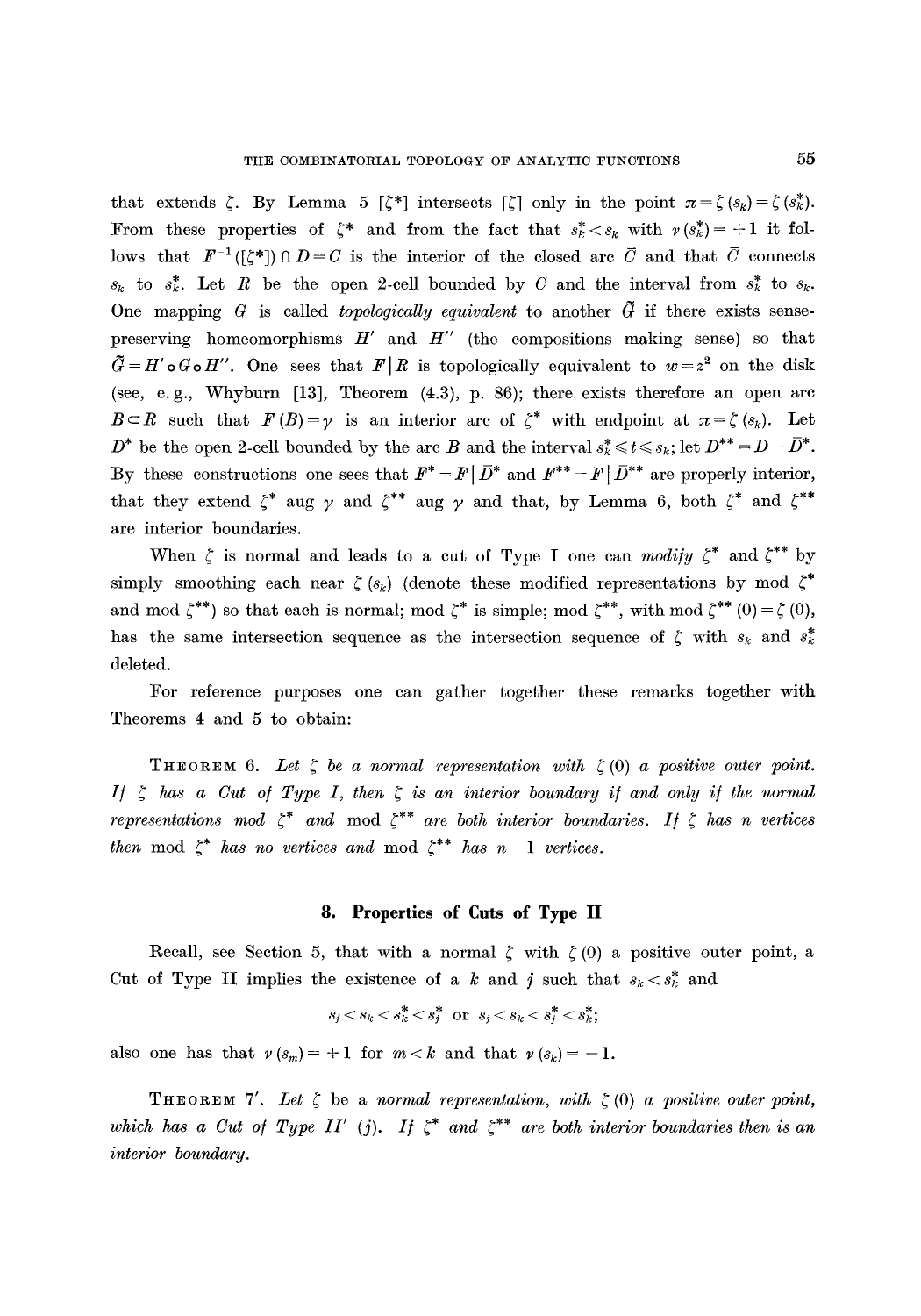*Proof.* Let  $D^*$  and  $D^{**}$  be the right and left open halves of a disk  $D$  and let d be the diameter  $d=\bar{D}^*\cap\bar{D}^{**}$ . Let  $F^*$  and  $F^{**}$  be the properly interior mappings that extend  $\zeta^*$  and  $\zeta^{**}$  respectively. Let  $T^*$  and  $T^{**}$  be the intervals  $0 \leq t \leq s_k - s_j$ and  $s_k^* \le t \le s_k^* + s_k - s_j$  on the positively oriented circles of circumferences  $C^*$  and  $C^{**}$ which in turn bound the disks  $\tilde{D}^*$  and  $\tilde{D}^{**}$  respectively. Let  $H^*$  and  $H^{**}$  be sensepreserving homeomorphisms of the closures of  $\tilde{D}^*$  and  $\tilde{D}^{**}$  onto the closures of  $D^*$ and  $D^{**}$  so that  $H^* | T^* = H^{**} | T^{**}$ , and thus that  $H^* (T^*) = H^{**} (T^{**})$ , respectively. Define the mapping F of  $D=(\overline{D}\cup \overline{D}^{**})$  by  $F|\overline{D}^*=F^*\circ H^*$  and  $F|\overline{D}^{**}=F^{**}\circ H^{**}.$ By use of Lemma 3,  $F$  is seen to be properly interior and by construction an extension of  $\zeta$ .

THEOREM 7". Let  $\zeta$  be a normal representation, with  $\zeta$  (0) a positive outer point, which has a Cut of Type II" (j). If  $\zeta^*$  and  $\zeta^{**}$  are both interior boundaries then  $\zeta$  is *an interior boundary.* 

*Proo/.* The proof is essentially the same as the proof of Theorem 7' and is left to the reader (the main difference is in the choice of  $T^*$  and  $T^{**}$  which in this case are chosen as the intervals  $s_k^* - s_j^* \leq t \leq s_k + s_j + s_k^* - s_j^*$  and  $s_j^* \leq t \leq s_j^* - s_j + s_k$  respectively).

**THEOREM** 8. Let  $\zeta$  be a normal representation with  $\zeta(0)$  a positive outer point; suppose also that  $\zeta$  does not have a Cut of Type I. If  $\zeta$  is an interior boundary then *there exists a j, j < k, and the corresponding Cut of Type II' (j) or II'' (j) such that*  $\zeta^*$  and  $\zeta^{**}$  are both interior boundaries.

*Proof.* Let F be the properly interior mapping that extends  $\zeta$ . By the choice of k it follows that  $s_0, s_1, \ldots, s_k$  are equal to  $t'_0, t'_1, \ldots, t'_k$  (the smallest pre-images of  $\zeta_0, \zeta_1, \ldots, \zeta_k$ ), respectively; thus  $\zeta(s_m) = \zeta_m$  for  $m < k$ . It is not difficult to show that if  $\pi = \zeta(u_m), s_{m-1} < u_m < s_m, 0 \leqslant m < k$  (identify  $s_{-1}$  with  $t = 0$ ), then  $\zeta^{-1}(\pi)$  consists of precisely m points in  $\overline{D}$  with one of these points on bdy (D) and the other m points in D. The proof of this fact is left to the reader (a formal proof can be constructed easily using the proof of Theorem 4 [10], p. 1090, and the fact that for an interior mapping F the number of points in a point inverse  $\zeta^{-1}(\pi)$  is equal to the winding number of  $\zeta$  about the point  $\pi$ ). Let  $T_m$  be the interval  $s_{m-1} < t < s_m$ ; then the preimage of  $T_m$ ,  $m \leq k$ , consists of m intervals in  $\overline{D}$ ; exactly one of these intervals lies on the boundary of  $D$  and the other  $m-1$  such intervals lie in  $D$ . Furthermore, all but one of these intervals in  $D$  have both endpoints in  $D$  and the other one has exactly one endpoint on bdy  $(D)$ . By the choice of  $k, \zeta$  is topological on the interval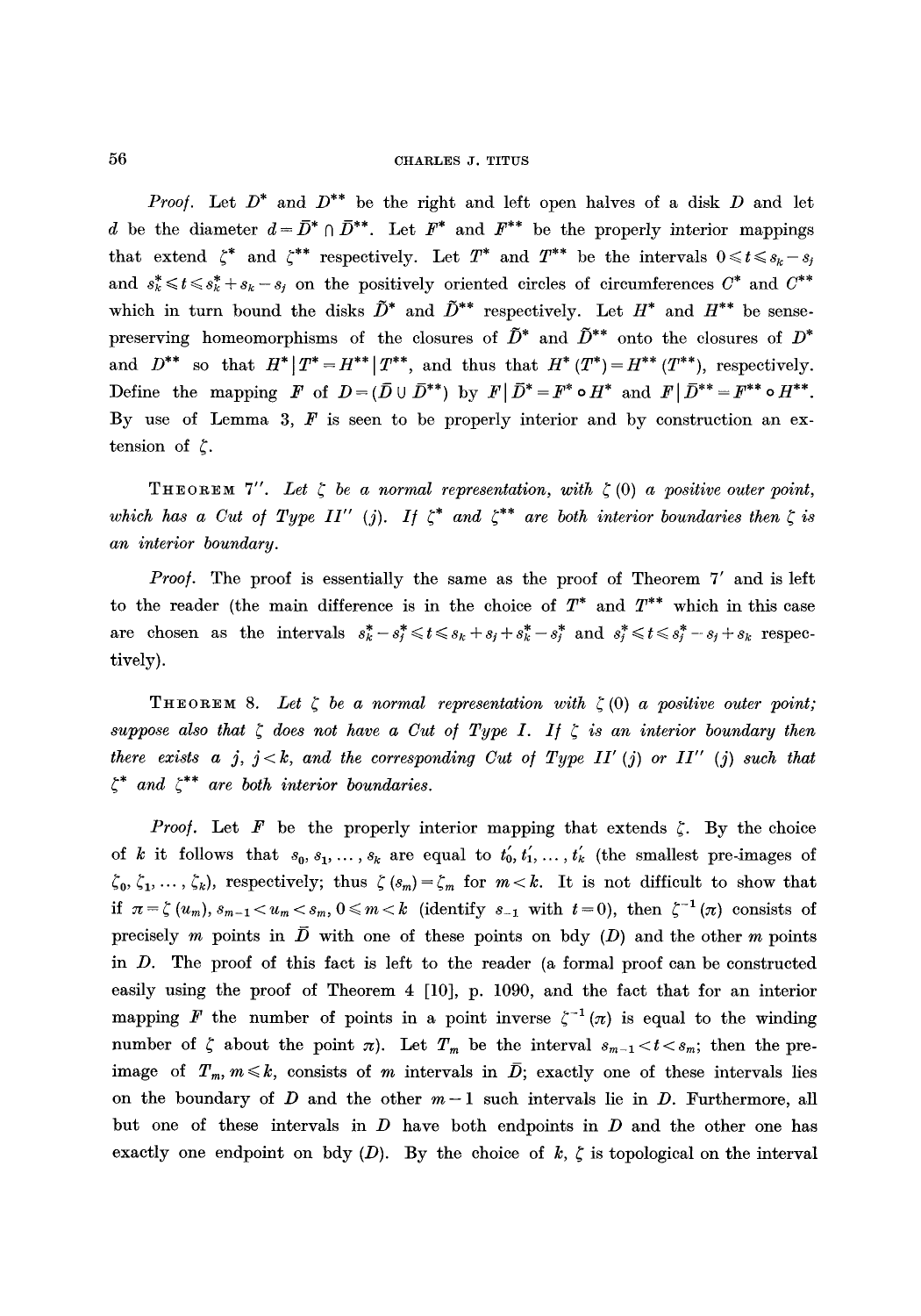$0 \leq t \leq s_{k+1}$ . Let  $I_s$  be the interval  $0 \leq t \leq s$ . Consider  $I_t$  as t increases. A new preimage interval is created each time t passes through an  $s_m$ ,  $m < k$  with one endpoint at  $s_m^*$ ; but after t passes through  $s_k$ , since  $v(s_k) = -1$ , there are only  $k-1$  points in the pre-image  $\zeta^{-1}(t)$  and, therefore, some one of the previously created pre-image intervals must have an endpoint at  $s_i^*$ ; choose j so that  $s_i^*$  is the other endpoint of this interval; call this interval A. Let  $D^*$  and  $D^{**}$  be components of  $D-A$  with  $D^{**}$  the region with  $t=0$  on its boundary. By this construction  $F^* = F|D^*$  and  $F^{**} = F | D^{**}$  are properly interior and extend  $\zeta^*$  and  $\zeta^{**}$  respectively. The proof is complete.

Next, modifications of  $\zeta^*$  and  $\zeta^{**}$  (similar in purpose to those introduced at the end of Section 7) must be introduced; they must be normal and must have intersection sequences closely related to the original  $\zeta$ ,  $\zeta^*$  and  $\zeta^{**}$ . The situations for the  $\zeta^*$  and for the  $\zeta^{**}$  are quite different and will be treated separately. First,  $\zeta^{**}$  will be modified.

Let  $I_{jk}$  be the interval  $s_j \leq t \leq s_k$ . By the choice of k,  $\zeta$  is topological on  $I_{jk}$ ; let  $\zeta_{ik}$  be the oriented arc which is the image  $\zeta(I_{ik})$ . Now  $\zeta^{**}$  traces over the arc  $\zeta_{jk}$  exactly twice; if the cut is of Type II' (j),  $\zeta_{jk}$  is traced in opposite directions; if the cut is of Type II" (j),  $\zeta_{jk}$  is traced in the same direction. Define the *modifications of Type II* of  $\zeta^{**}$ , written mod  $\zeta^{**}$ , as follows (precise definition of  $\zeta^{**}$  in Section 6):

*Type II' (j)* (see Figures 3 and 6). For each  $\varepsilon > 0$  let  $J_{\varepsilon}'$  be the interval

$$
s_k^* - \varepsilon < t < s_k^* + s_k - s_j + \varepsilon.
$$

Let mod  $\zeta^{**} \mid C(J'_c) = \zeta^{**}$  (C(A)) = complement of A); on J' replace  $\zeta^{**}$  by an arc which lies in a left-hand neighborhood of  $\zeta^*(J'_s)$ ; make sure that the resulting mod  $\zeta^{**}$  is normal and that for each  $s_m$  such that  $s_m \in I_{jk}$  and  $s_m^* \in C(I_{k^*j^*})$  (note  $m \neq j$ or k) there are exactly two vertices on mod  $\zeta^{**}$ ; these two vertices have opposite signs.

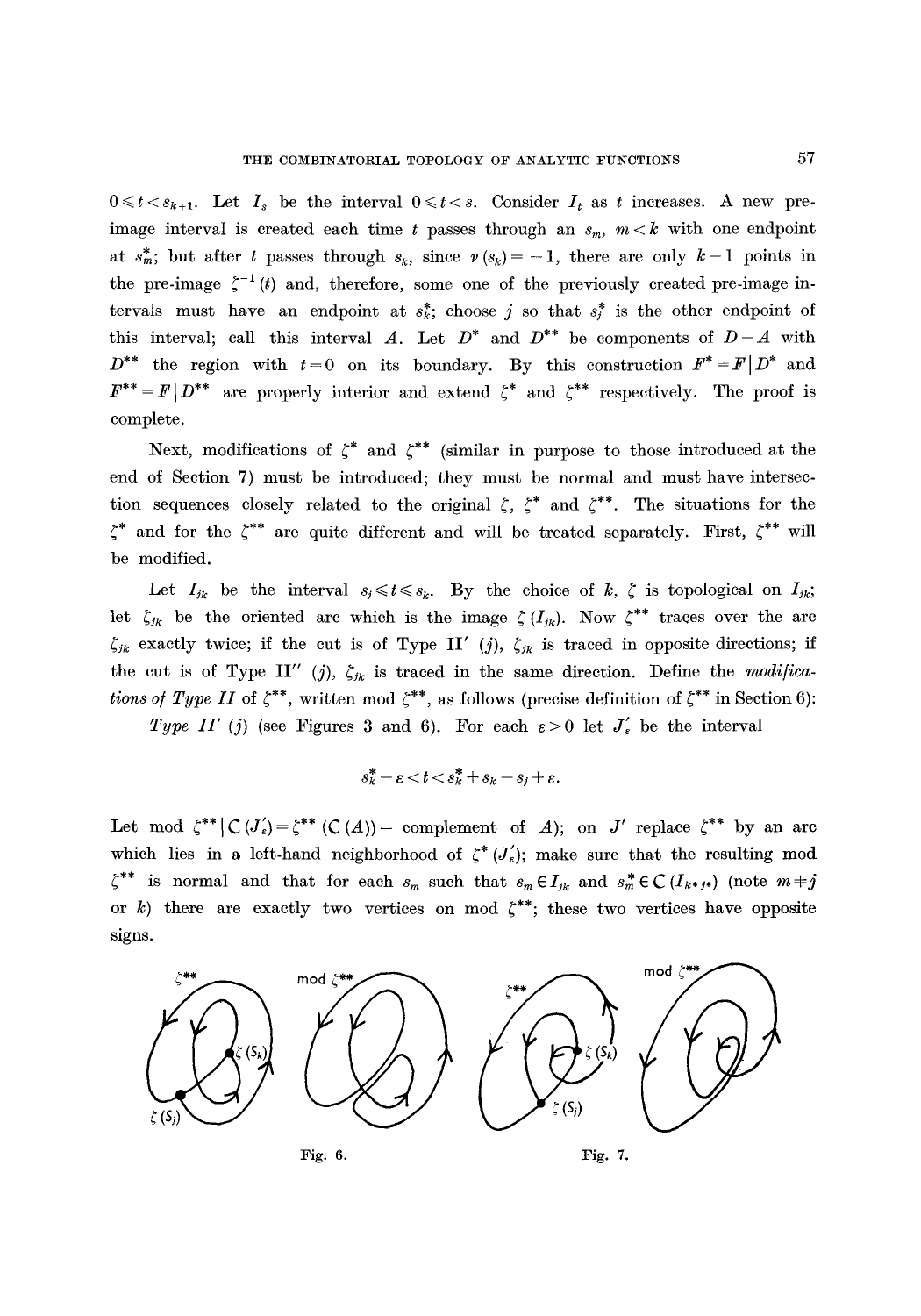*Type II"* (*j*) (see Figures 4 and 7). For each  $\varepsilon > 0$  let  $J_{\varepsilon}''$  be the interval

$$
s_j^* - \varepsilon < t < s_j^* - s_j + s_k + \varepsilon.
$$

The construction is now the same as before except that for each  $s_m$  such that  $s_m \in I_{jk}$ and  $s_m^* \notin (I_{j^*k^*})$  the two associated vertices of mod  $\zeta^{**}$  have the same sign.

To define the modifications of the  $\zeta^*$  proceed as follows:

First smooth  $\zeta^*$  at the only two points,  $\zeta(s_i)$  and  $\zeta(s_k)$ , at which  $\zeta^*$  fails to be regular; obtain a normal representation  $\tilde{\zeta}^*$  arbitrarily close to  $\zeta^*$  which has no new vertices. But for later purposes more must be done (to develop a well defined algorithm); one must find a way of selecting an outer point of  $\tilde{\zeta}^*$ . Let p be the smallest index such that  $s_p \le s_j$  and such that  $s_p^*$  is in the closed interval between  $s_i^*$  and  $s_k^*$ . It follows that  $\zeta(s_p)$  is not a vertex of  $\zeta^*$  and that it is an outer point of  $\zeta^*$ . Thus, mod  $\zeta^*$  is defined as a representation equivalent to  $\tilde{\zeta}^*$  for which mod  $\zeta^*(0) = \zeta(s_n)$ .

This concludes the definitions of the modifications of the  $\zeta^*$  and the  $\zeta^{**}$ . From the nature of the construction of these modifications one can obtain the following Theorem; its proof is geometrically clear by previously developed techniques and is left to the reader.

**THEOREM 9.** *The representations*  $\zeta^*$  *and*  $\zeta^{**}$  *are interior boundaries if and only* if mod  $\zeta^*$  and mod  $\zeta^{**}$  are interior boundaries.

# **9. Further Properties of the Cuts of Type II**

For later purposes (to obtain a finite algorithm) one must show that the number of vertices of mod  $\zeta^*$  and of mod  $\zeta^{**}$  are each strictly less than the number of vertices of the original  $\zeta$ . Let, as before,  $I_{jk}$  be the interval,  $s_j < t < s_k$ ; do not distinguish between  $I_{jk}$  and  $I_{kj}$ . Let R be the class of vertices  $\zeta(s_m)$  such that  $s_m \in I_{jk}$  and  $s_m^* \notin I_{j^*k^*}$ ; these are the vertices of  $\zeta$  that lead to pairs of vertices on mod  $\zeta^{**}$ . Let P be the rest of the vertices of mod  $\zeta^{**}$ ; these are the vertices  $\zeta(s_m)$  such that neither  $s_m$  nor  $s_m^*$  belongs to  $I_{jk} \cup I_{j^*k^*}$ . Let Q be the vertices  $\zeta(s_m)$  such that  $s_m \notin I_{jk} \cup I_{j*k*}$  and  $s_m^* \in I_{j*k*}$ ; these are the vertices of  $\zeta$  that do not give rise to vertices on either mod  $\zeta^*$  or mod  $\zeta^{**}$ . Let p, q, r be the number of vertices in P, Q, R respectively; let N, N<sup>\*</sup>, N<sup>\*\*</sup> be the number of vertices on  $\zeta$ , mod  $\zeta^*$ , mod  $\zeta^{**}$  respectively. Recall that, by the choice of  $k$ , there does *not* exist an  $s_m$  such that  $s_0 \leq s_m < s_m^* < s_k$  and obtain the equality:  $N=p+q+r+N^*+2$ ; obtain also that  $N^{**}=p+2r$ .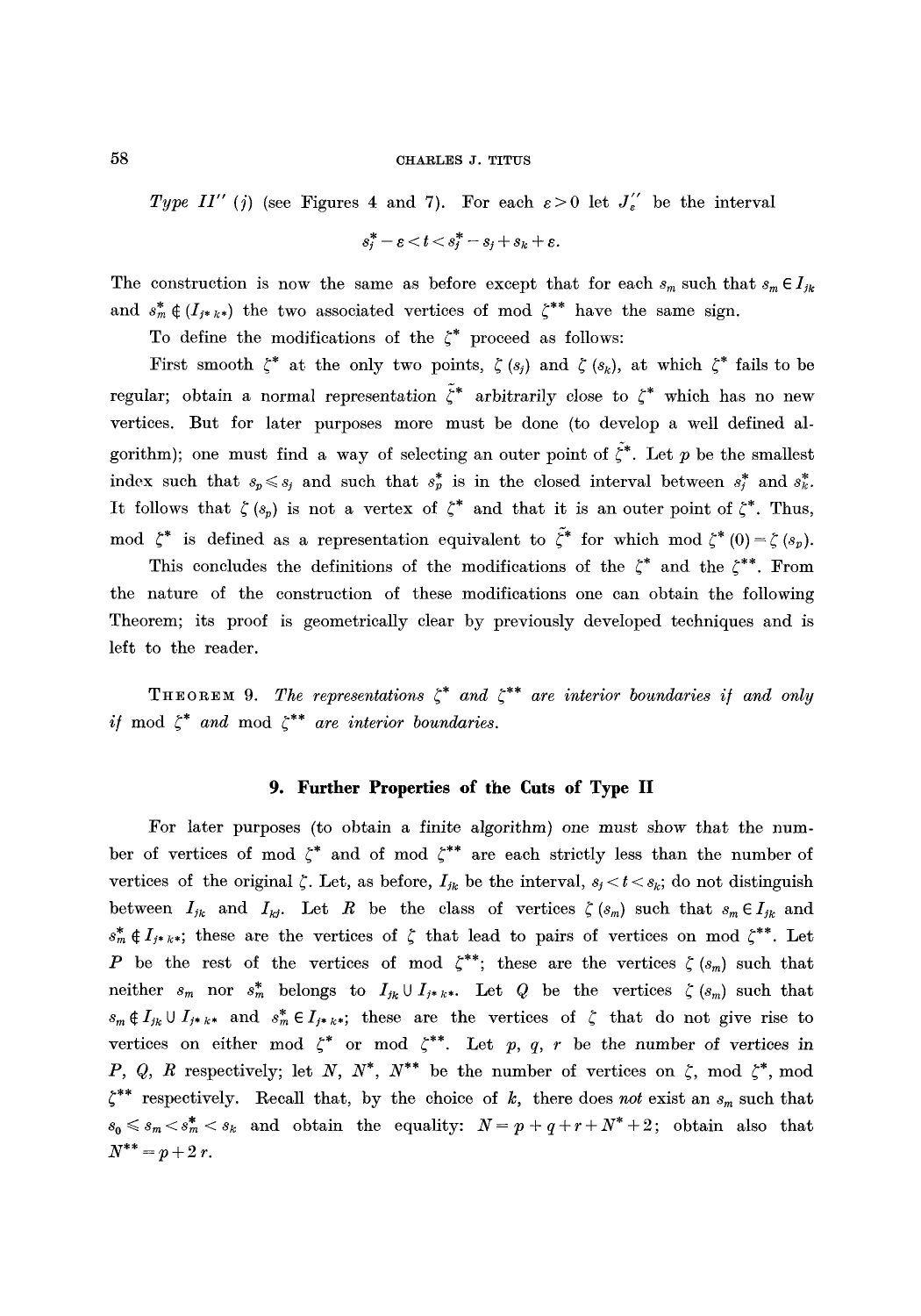**LEMMA** 7. Let  $\zeta$  be normal with  $\zeta$  (0) a positive outer point. If  $\zeta$  has a cut of *Type II then*  $r \leq q$ .

*Proof.* Consider the oriented Jordan Curve B which is the outer boundary of  $\zeta$ and the oriented (Jordan) arc A which is  $\zeta$  restricted to the interval  $s_0 \leq t \leq s_k$ . By the choice of  $k, \zeta$  can cross over A only to the right. A vertex in R is such a point  $\zeta$  ( $s_m$ ) but with  $s_m \in I_{jk}$  and  $s_m^* \notin I_{j* k*}$ ; there is therefore a pair of disjoint classes  $R_1$ and  $R_2$  that make up R. These are the following:  $R_1$  contains  $\zeta$  ( $s_m$ ) when

$$
s_j < s_m < s_k < s_m^* < s_k^*;
$$

 $R_2$  contains  $\zeta$  ( $s_m$ ) when

$$
s_j < s_m < s_k
$$
 and  $s_m^* > \max(s_j^*, s_k^*)$ .

Let C be the oriented curve represented by  $\zeta |_{I_{j*k*}}$  (oriented by increasing t). For each  $\zeta$  (s<sub>m</sub>) in  $R_1$  let  $D'_1$  be the oriented curve given by  $\zeta |I_{km*}$  and for (s<sub>m</sub>) in  $R_2$ let  $D'_2$  be the oriented curve given by  $\zeta |_{I_{j*m^*}}$ ; this construction is only valid for a Cut of Type II' (j) but a similar construction can be made for a Cut of Type II'' (j). It is taken as geometrically clear, see Figures 8 and 9, that for each vertex in  $R$ there is an intersection of the curves C and  $D'_1$  or C and  $D'_2$  as the case may be. But such intersections are vertices in  $Q$ . Since, clearly, no pair of vertices in  $R$  can correspond to a single vertex in Q it follows that  $r \leq q$ .



THEOREM 10. Let  $\zeta$  be a normal representation with  $\zeta$  (0) a positive outer point. *If*  $\zeta$  has a Cut of Type II then  $N^* \le N-2$  and  $N^{**} \le N-2$ .

*Proof.* From the equality  $N = p + q + r + N^* + 2$  one has immediately that

$$
N^* = (N-2) - (p+q+r) \le N-2.
$$

Using Lemma 7 one has

$$
N^{**} = p + 2 r \leqslant p + r + q = (N - 2) - N^* \leqslant N - 2.
$$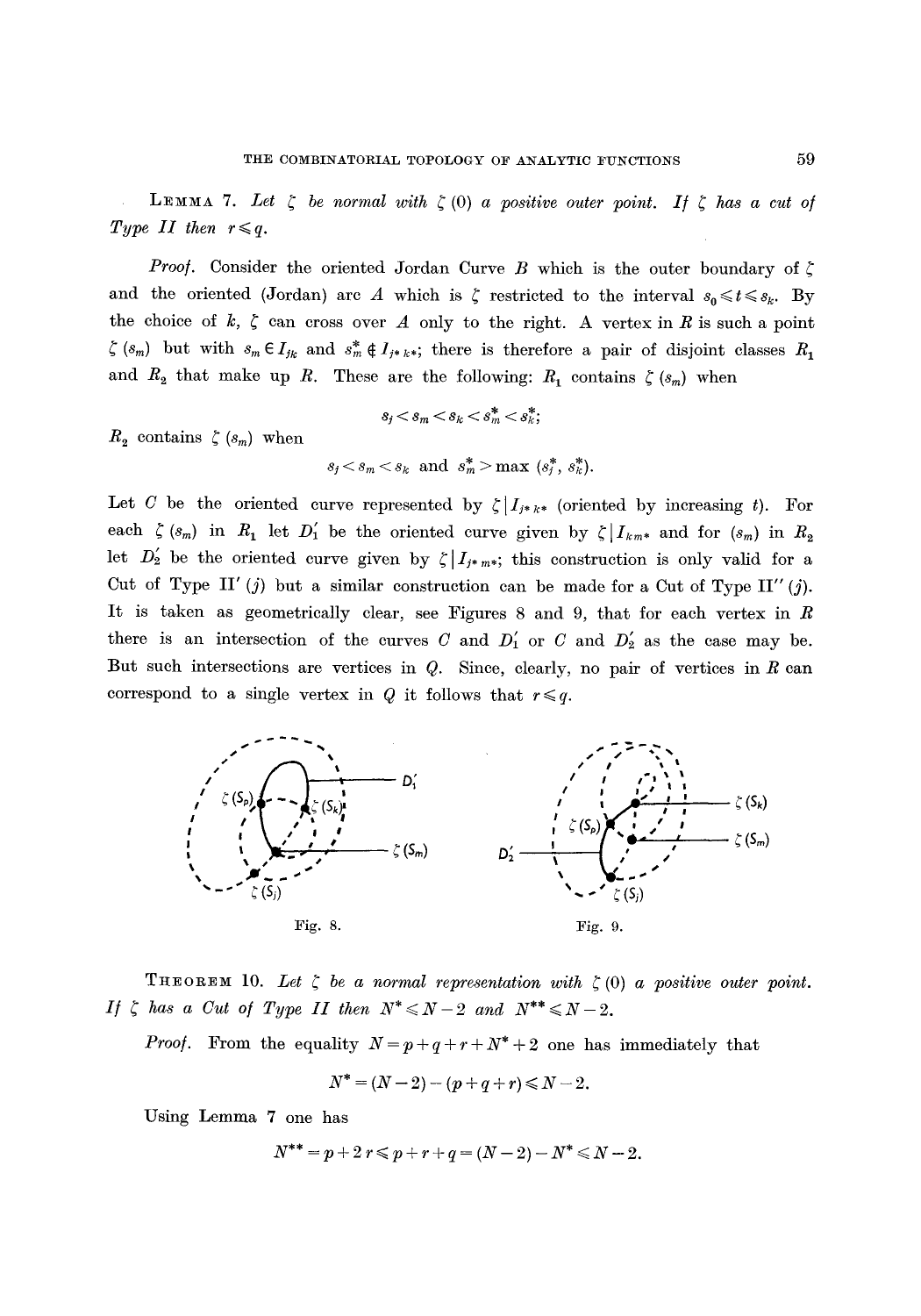#### **10. The Principal Geometric Result**

Theorems 5, 7', 7", 8, 9 and 10 can be put together to form

THEOREM 11. Let  $\zeta$  be a normal representation with  $\zeta$  (0) a positive outer point. *Then* 

(i) *Either there exists a Cut of Type I or of Type II or*  $\zeta$  *is not an interior boundary.* 

(ii) *If the cut is of Type I,*  $\zeta$  *is an interior boundary if and only if* mod  $\zeta^*$  and mod  $\zeta^{**}$  are both interior boundaries. Furthermore,  $N^* = 0$  and  $N^{**} = N - 1$ .

(iii) *If the Cut is of Type II then*  $\xi$  *is an interior boundary if and only if there exists a j,*  $0 \le j \le k$ , and the corresponding Cut of Type' (j) or II'' (j) such that mod  $\zeta^*$ and  $\zeta^{**}$  are both interior boundaries. Furthermore, for any j,  $0 \leq j \leq k$ , the corresponding *Cut of Type II' (j) or II'' (j) satisfies the inequalities*  $N^* \le N - 2$  and  $N^{**} \le N - 2$ .

Theorem 11 forms the basic reduction step of a finite algorithm for the reduction can be applied to the cuts themselves. Call the operation leading from a normal  $\zeta$  to the mod  $\zeta^*$  and mod  $\zeta^{**}$  a *cut operation*. One has then a solution to Problem  $B$ :

**THEOREM** 12. Let  $\zeta$  be normal with  $\zeta(0)$  a positive outer point. Then  $\zeta$  is an *interior boundary if and only if there a succession of cut operations that eventually leads* to a collection of representations each of which describes a positively oriented Jordan *curve.* 

*Remarks.* (1) Since at any stage in a succession of cut operations all the cuts must satisfy any known necessary conditions that a normal representation be an interior boundary, the algorithm can be stated in considerably more efficient forms.

(2) If follows easily from the definitions that for cuts of Type II,

 $\tau(\zeta) - 1 = [\tau \pmod{\zeta^*} - 1] + [\tau \pmod{\zeta^{**}} - 1];$ 

for cuts of Type I,

$$
\tau(\zeta) - 1 = [\tau \pmod{\zeta^{**}} - 1] + [\tau \pmod{\zeta^{**}} - 1] + 1.
$$

Thus, with  $\zeta$  a normal interior boundary,  $\tau(\zeta)=1$  if and only if there are no cuts of Type I. One has therefore that a normal  $\zeta$  with  $\zeta(0)$  a positive outer point has an extension by a sense-preserving *local homeomorphism* if and only ff the complete cut sequence contains only cuts of Type II.

(3) Let a normal  $\zeta$  be called an interior boundary of *degree n* if there exists a polynomial of degree *n*,  $w = P_n(Z)$ , such that  $P_n(e^{it})$  is equivalent to  $\zeta$ . It would be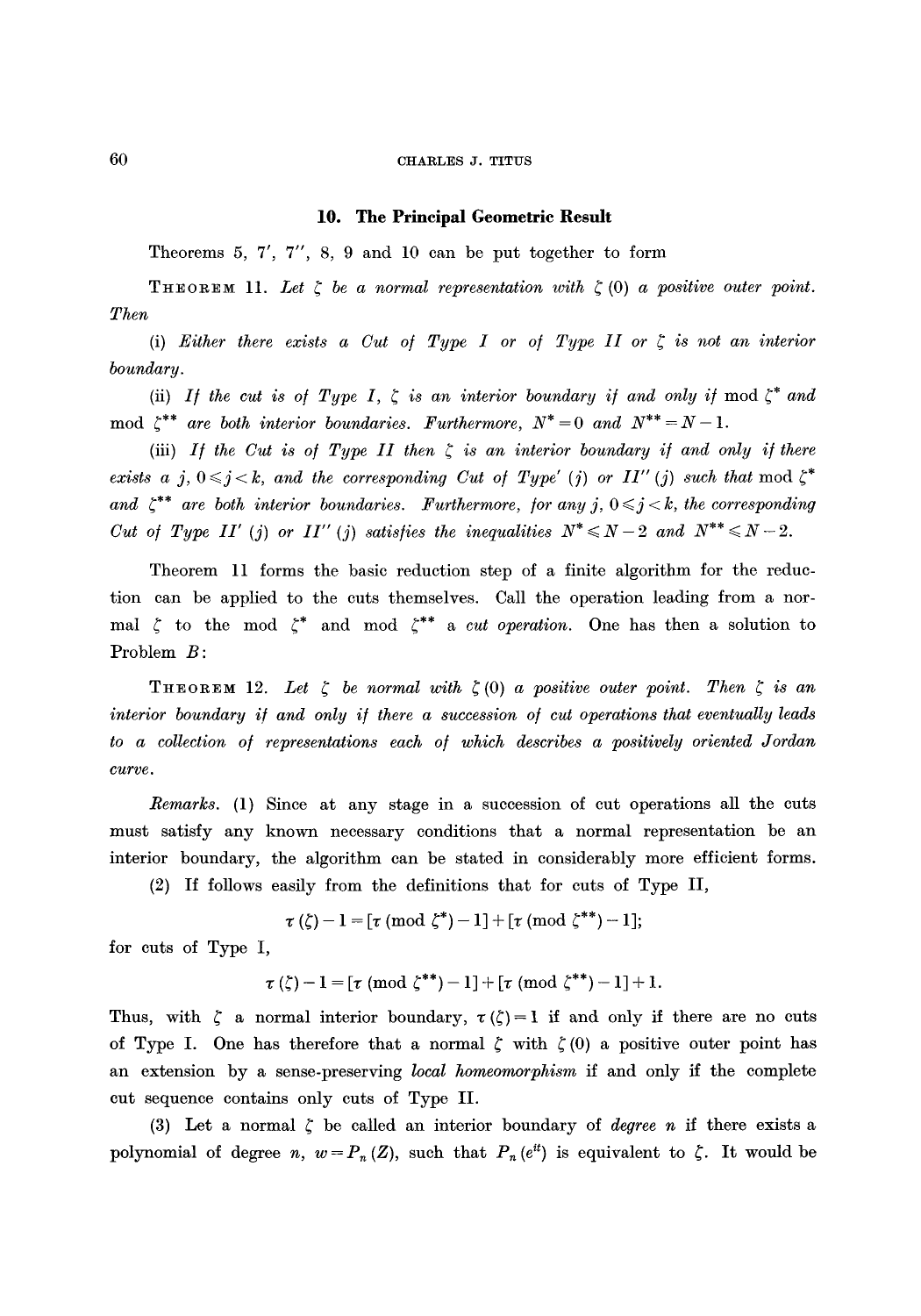interesting to classify the interior boundaries of given degree  $n$ . For example, as a beginning, it is probably true that the maximum number of vertices of a normal interior boundary of degree *n* is  $(n-1)^2$ .

(4) The analogous problem when the interior mappings are defined on manifolds, bounded by a Jordan curve, but other than a disk, is completely open.

(5) For certain sub-classes of normal curves one can obtain a complete solution to Problem B in terms of inequalities satisfied by the intersection sequence and thus no algorithm is necessary. See [9].

# PART II. THE ALGEBRAIC PROBLEM 11. **Preliminaries**

The purpose of Part II is to show that the geometric algorithm, Theorem 12, can now be developed in a completely algebraic form. The main connection between the geometric objects (the normal representations with a positive outer point) and the algebraic objects (the intersection sequences) is given in Theorem 12. The development and notation will parallel the geometric treatment closely; for technical purposes many concepts will be reformulated.

Consider a set of p points on an oriented circle S. Begin with an *initial point*  of the set; traverse  $S$  in the direction of its orientation; thus index the points  $a_0, a_1, \ldots, a_{p-1}$  with  $a_0$  the initial point; a set of points so indexed will be called *ordered* and will be written  $\alpha = (a_0, a_1, \ldots, a_{p-1}).$ 

A collection  $(\alpha, \phi_\alpha, \psi_\alpha) = S(\alpha)$  will be called an *intersection sequence* provided that  $\alpha$  is an ordered set containing 2n points (a<sub>0</sub> the initial point);  $a_m^* = \phi_\alpha(a_m)$  is a 1-1 mapping of  $\alpha$  onto  $\alpha$  with no fixed points and such that  $\phi_{\alpha} \circ \phi_{\alpha}$  is the identity mapping;  $v_m = v_\alpha (a_m)$  is a mapping of  $\alpha$  onto the set  $(+1, -1)$  such that  $v_\alpha \circ \phi_\alpha = -v_\alpha$ .

An intersection sequence  $S(\alpha)$  will be called an *interior boundary sequence* if there exists a normal interior boundary  $\zeta$ , with  $\zeta$  (0) a positive outer point, that possesses  $S(\alpha)$  as its intersection sequence. An intersection sequence will be called *realizable* if there exists a normal representation  $\zeta$ , with  $\zeta(0)$  a positive outer point, that possesses  $S(\alpha)$  as its intersection sequence. That not all intersection sequences are realizable was noted by Gauss; in fact he conjectured that if  $S(\alpha)$  is realizable then the number of points between  $a_m$  and  $a_m^*$ , for any m, is always even ([3], pp. 272 and 282-286). In 1927 Nagy continued the study and showed that this was the case, ([6]). The condition is, however, far from sufficient for, among other things, it takes no account of the  $v_x$  mapping (that signs the vertices). A stronger necessary condition, that is also not sufficient, was derived in [10], Theorem 1, p. 1087.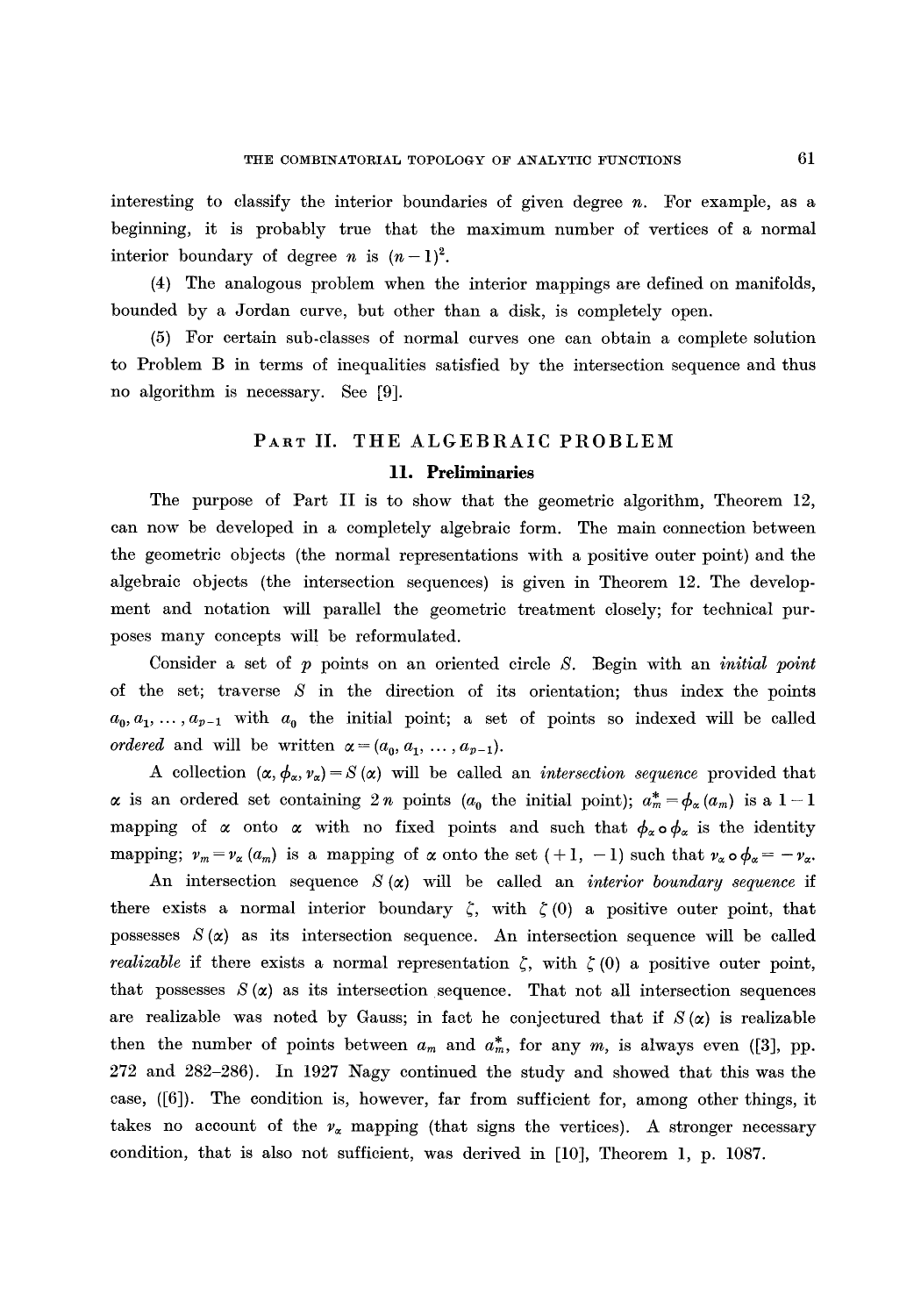Problem B can be reformulated in this context as follows:

*Problem B.* Find necessary and sufficient conditions on a realizable intersection sequence  $S(\alpha)$  that  $S(\alpha)$  be an interior boundary sequence.

The following definitions will be useful.

With the ordered sets  $\alpha$  and  $\beta$  disjoint define the *union* of  $S(\alpha)$  and  $S(\beta)$ , written  $S(\alpha \cup \beta)=S(\gamma)$  by defining:  $\gamma=\alpha \cup \beta$ ;  $\phi_{\gamma}|\alpha=\phi_{\alpha}$  and  $\phi_{\gamma}|\beta=\phi_{\beta}$ ;  $v_{\gamma}|\alpha=v_{\alpha}$  and  $\nu_{\nu}|\beta = \nu_{\beta}$ . Let S(0) be the empty intersection sequence. With S( $\alpha$ ) and S( $\beta$ ) intersection sequences and with  $\beta \subset \alpha$  define  $S(\alpha | \beta) = S(\gamma)$  by defining;  $\gamma = \beta$ ;  $\phi_{\gamma} = \phi_{\alpha} | \beta$ ;  $\nu_{\nu}=v_{\alpha}|\beta$ . Let  $p_m(\alpha)=\beta$  be the permutation defined by  $b_i=a_{m+i} \pmod{p}$ ;  $\beta$  is then the ordered set containing the same points as  $\alpha$  but with  $a_m = b_0$  as its initial point. Let  $P_m$ :  $S(\alpha) = S(\beta)$  be the intersection sequence defined by  $\beta = p_m(\alpha)$ ;  $\phi_{\beta} = p_m \circ \phi_{\alpha} \circ p_m^{-1}$ ;  $v_{\beta} = v_{\alpha} \circ p_m^{-1}.$ 

## **12. Definition of the Cuts**

Given a realizable  $S(\alpha)$  let k be the smallest index such that  $\nu_k = -1$ . If  $\nu_0 = -1$ then, by Lemma 1, S ( $\alpha$ ) is not an interior boundary sequence; if  $r_0 = +1$  cuts of Type I and II are defined as follows:

Type I ( $a^*_k < a_k$ ). In this case, by Lemma 5, it follows that  $a^*_k = a_{k-1}$ . Define the *cuts*  $S^*(\alpha)$  and  $S^{**}(\alpha)$  with  $\beta$  the ordered set  $(s_k^*, s_k)$ , by

$$
S^* (\alpha) = S (0),
$$
  

$$
S^{**} (\alpha) = S (\alpha | \alpha - \beta).
$$

*Type II*  $(a_k < a_k^*)$ . In this case there are for each  $j, 0 \le j < k$ , two subcases: Type II' (i) and II'' (i). Here the definition of the cuts is considerably more complicated. In the first case let  $\beta$  be the ordered subset of  $\alpha$  containing all  $a_m$  such that either  $a_j < a_m < a_k < a_m^* < a_m^* < a_j^*$  or  $a_k^* < a_m < a_m^* < a_n^*$  (these points correspond to the vertices of mod  $\zeta^*$ ). Let C be the set of points in  $\alpha$  containing all  $a_m$  such that  $a_m \leq a_j < a_k < a^*_k < a^*_m \leq a^*_j$ ; let p be the smallest index of a point in C; let q be the smallest index of the points in  $\beta$  such that  $a_q > a_p^*$ ; select a permutation  $p_r(\beta)$  so that  $a_q$  becomes the initial point of  $p_r(\beta)$ ; define

$$
S^*(\alpha) = P_r : S(\beta) \quad \text{(Cut of Type II'}(j)).
$$

In case Type II" (j) define  $\beta$  as above and define C as the set of  $a_m$  such that  $a_m \leq a_i < a_k < a_m^* \leq a_m^* < a_k^*$ ; choose  $p_r(\beta)$  as above; define

$$
S^*(\alpha) = P_r(\beta) \quad \text{(Cut of Type II''(j))}.
$$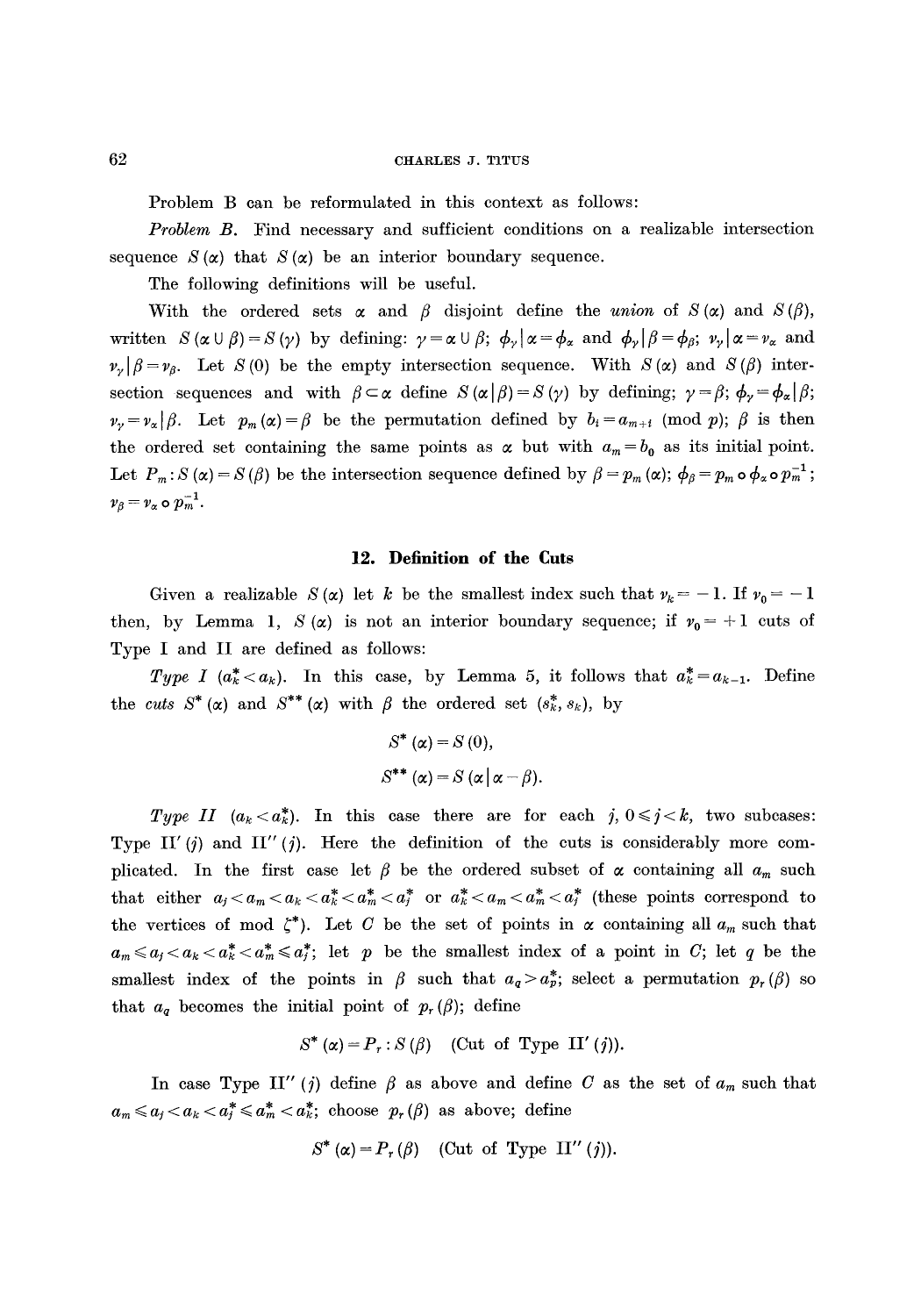To define the cut  $S^{**}(\alpha)$  of Type II' (j) let  $\beta$  be the ordered subset of  $\alpha$  containing all  $a_m$  such that neither  $a_m$  nor  $a_m^*$  is between either  $a_j$  and  $a_k$  or  $a_j^*$  and  $a_k^*$ (these correspond to the vertices of that lead to single vertices on mod  $\zeta^{**}$ ); the initial point of  $\beta$  ( $=b_0$ ) is then the point in the subset with the smallest " $\alpha$  index". Let  $S(\beta)=S(\alpha|\beta)$ . Let y be the ordered subset of  $\alpha$  containing all  $a_m$  and  $a_m^*$  such that  $a_j < a_m < a_k < a_m^* < a_k^*$ ; let  $\delta$  be the ordered subset of  $\alpha$  containing all  $a_m$  and  $a_m^*$ such that  $a_i < a_m < a_k < a^*_i < a^*_m$ ; the initial points of  $\gamma$  (= c<sub>0</sub>) and of  $\delta$  (= d<sub>0</sub>) are chosen as the points in the respective subsets with the smallest  $\alpha$  index". Let  $S(\gamma)=S(\alpha|\gamma)$  and  $S(\delta)=S(\alpha|\delta)$ . Let  $\varepsilon$  be the ordered subset of  $\gamma\cup\delta$  containing all  $a_m$  such that  $a_j < a_m < a_k$ ; the initial point of  $\varepsilon (=e_0)$  is the point in the subset with the smallest " $\alpha$  index". Next, four sets of points will be defined by selecting the points according to certain inequalities. Let  $(a_m)'=a_{m+1}$ . Choose  $\overline{C}$  to be the unordered (indexing implies nothing about order on  $S$ ) set given by choosing points on S satisfying

$$
c_m^* < \tilde{c}_m^* < (c_m^*)' \quad \text{ for } a_j < c_m < a_k < c_m^* < a_k^*;
$$

choose  $\bar{D}^*$  to be an unordered set given by

$$
d^*_m<\bar{d}^*_m<({d}^*_m)' \quad \text{for} \quad a_j\!<\!d_m\!<\!a_k\!<\!a^*_k\!<\!a^*_j\!<\!d^*_m;
$$

this choice and indexing establishes a  $1-1$  mapping f of  $\varepsilon$  onto  $\bar{C}^* \cup \bar{D}^*$  such that  $f(c_m) = \bar{c}_m^*$  and  $f(d_m) = \bar{d}_m^*$ . Define the unordered sets  $\bar{C}$  and  $\bar{D}$  by choosing  $\bar{c}_m$  and  $\bar{d}_m$ between  $a^*_k$  and  $a^*_j$ ; define the 1-1 mapping g of  $\bar{C} \cup \bar{D}$  onto s by defining  $g(\bar{c}_m)$  $f^{-1}(\bar{c}_m^*)$  and  $g(d_m)=f^{-1}(\bar{c}_m^*)$ ; select the points in  $\bar{C}$  and  $\bar{D}$  so that this mapping g of  $\bar{C} \cup \bar{D}$  onto  $\varepsilon$  inverts the natural order on  $S$  (i.e., with  $\bar{\varepsilon}$  the ordered set composed of the points  $\overline{C} \cup \overline{D}$  one has  $g(\overline{e}_0) = e_{p-1} > g(\overline{e}_1) = e_{p-2} > ... > g(\overline{e}_{p-1}) = e_0$ . Let  $\mu$  be the ordered set composed of  $\bar{C} \cup \bar{D} \cup \bar{C}^* \cup \bar{D}^*$ ; define  $S (\mu)$  by defining  $\phi_\mu$  to be the mapping which sends  $\bar{c}_m \to \bar{c}_m^*$ ,  $c_m^* \to \bar{c}_m$ ,  $\bar{d}_m \to \bar{d}_m^*$ ,  $\bar{d}_m^* \to \bar{d}_m$ ;  $\nu_\mu (\bar{c}_m^*) = -\nu_\gamma (c_m^*)$ ,  $\nu_\mu (\bar{d}_m^*) = -\nu_\delta (d_m^*)$ and then  $v_{\mu}(\tilde{c}_m) = -v_{\mu}(\tilde{c}_m^*)$ ,  $v_{\mu}(d_m) = -v_{\mu}(d_m^*)$ . Finally, define

$$
S^{**}(\alpha) = S(\beta \cup \gamma \cup \delta \cup \mu) \quad (\text{cut of Type II'}(j)).
$$

The last case, the definition of  $S^{**}(\alpha)$  for a cut of Type II" (j), can be done in a similar fashion; the main difference being that the signing function  $\nu_u$  on  $\bar{C}^* \cup \bar{D}^*$ has the same (instead of the opposite) sign as the  $\nu_{\nu}$  and  $\nu_{\delta}$  on the corresponding points in  $\gamma \cup \delta$ .